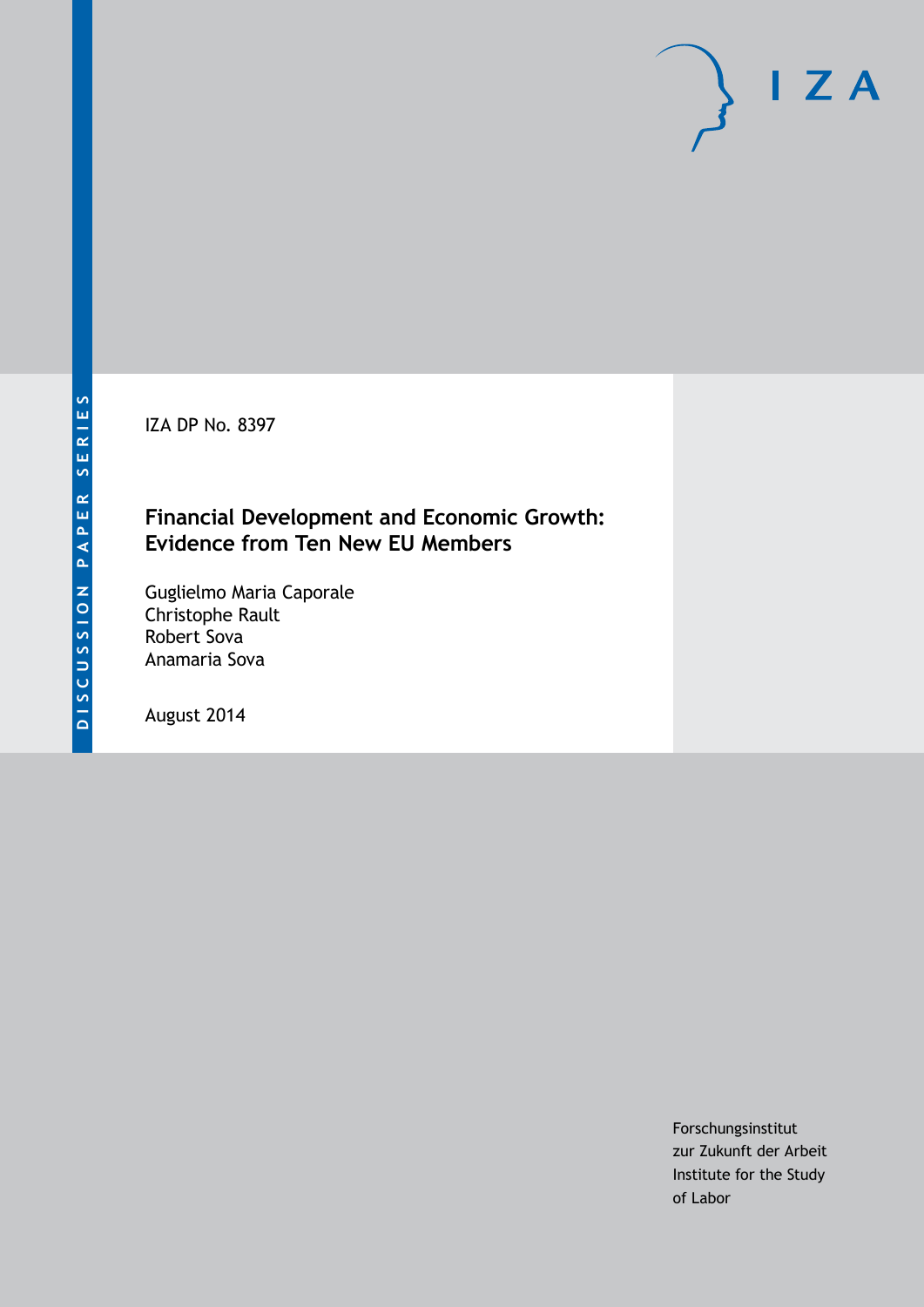# **Financial Development and Economic Growth: Evidence from Ten New EU Members**

# **Guglielmo Maria Caporale**

*Brunel University, CESifo and DIW Berlin*

# **Christophe Rault**

*LEO, Université d'Orléans (UMR CNRS 7322) and IZA*

### **Robert Sova**

*CES, Sorbonne University and ASE, Bucharest*

# **Anamaria Sova**

*E.B.R.C., Bucharest*

### Discussion Paper No. 8397 August 2014

IZA

P.O. Box 7240 53072 Bonn **Germany** 

Phone: +49-228-3894-0 Fax: +49-228-3894-180 E-mail: [iza@iza.org](mailto:iza@iza.org)

Any opinions expressed here are those of the author(s) and not those of IZA. Research published in this series may include views on policy, but the institute itself takes no institutional policy positions. The IZA research network is committed to the IZA Guiding Principles of Research Integrity.

The Institute for the Study of Labor (IZA) in Bonn is a local and virtual international research center and a place of communication between science, politics and business. IZA is an independent nonprofit organization supported by Deutsche Post Foundation. The center is associated with the University of Bonn and offers a stimulating research environment through its international network, workshops and conferences, data service, project support, research visits and doctoral program. IZA engages in (i) original and internationally competitive research in all fields of labor economics, (ii) development of policy concepts, and (iii) dissemination of research results and concepts to the interested public.

IZA Discussion Papers often represent preliminary work and are circulated to encourage discussion. Citation of such a paper should account for its provisional character. A revised version may be available directly from the author.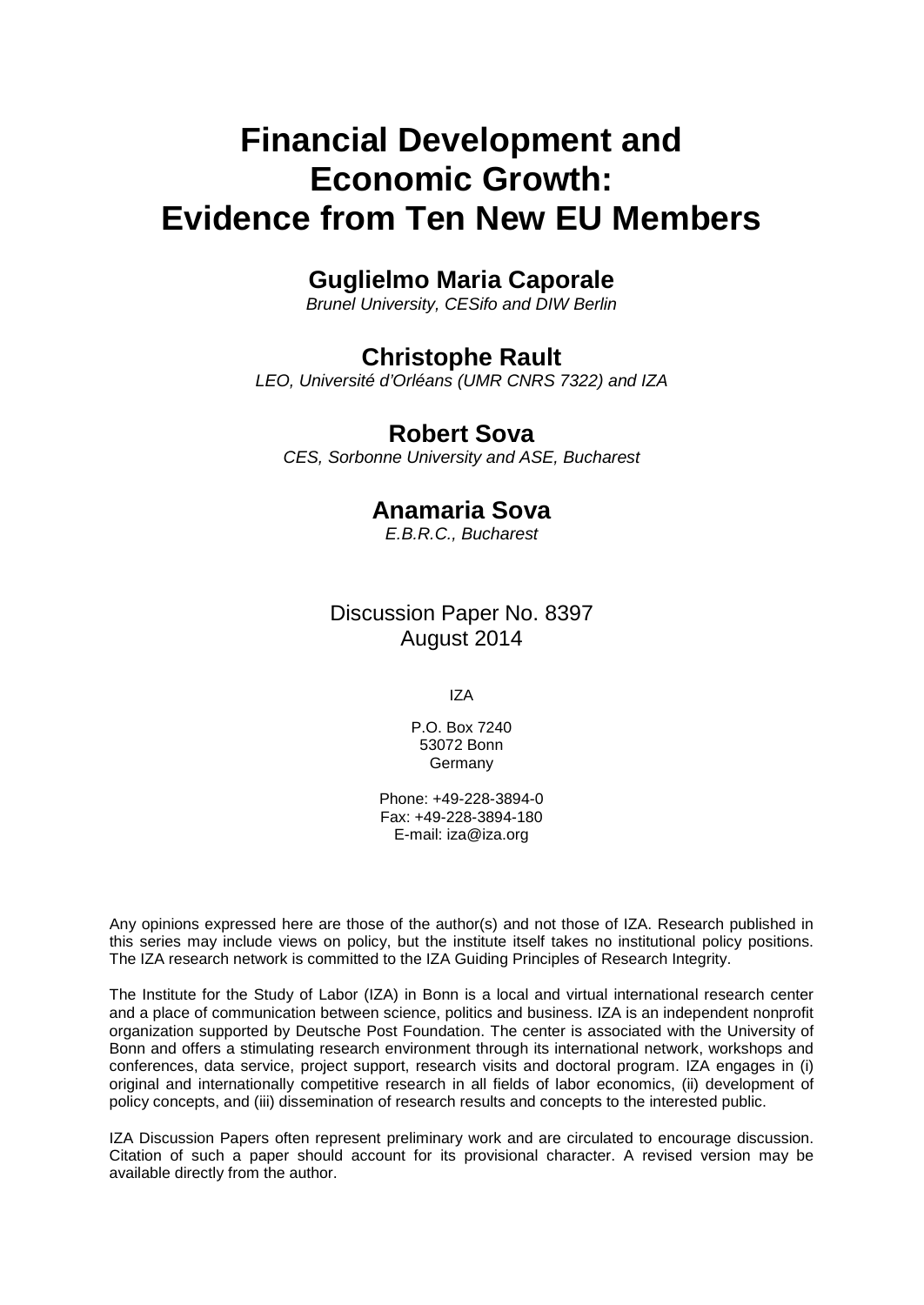IZA Discussion Paper No. 8397 August 2014

# **ABSTRACT**

# **Financial Development and Economic Growth: Evidence from Ten New EU Members**

This paper reviews the main features of the banking and financial sector in ten new EU members, and then examines the relationship between financial development and economic growth in these countries by estimating a dynamic panel model over the period 1994-2007. The evidence suggests that the stock and credit markets are still underdeveloped in these economies, and that their contribution to economic growth is limited owing to a lack of financial depth. By contrast, a more efficient banking sector is found to have accelerated growth.

JEL Classification: E44, E58, F36, P26

Keywords: financial development, economic growth, transition economies

Corresponding author:

Christophe Rault LEO, Université d'Orléans Faculté de Droit, d'Economie et de Gestion Rue de Blois-B.P. 26739 45067 Orléans Cedex 2 France E-mail: [chrault@hotmail.com](mailto:chrault@hotmail.com)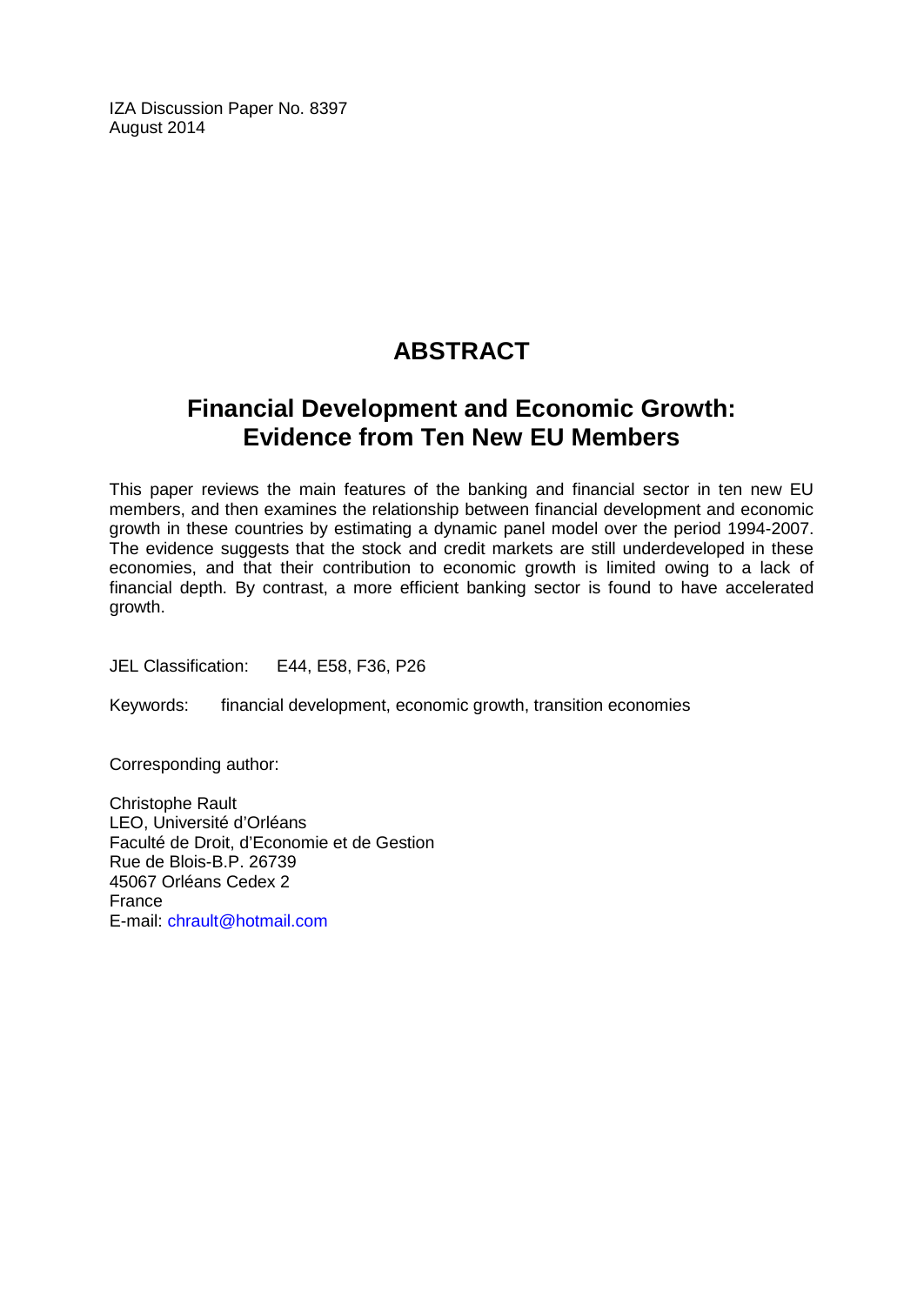#### **1. Introduction**

The relationship between financial development and economic growth has been extensively analysed in the literature. Most empirical studies conclude that the former, together with a more efficient banking system, accelerates the latter (Levine, 1997, 2005; Wachtel, 2001). Levine (2005) suggests that financial institutions and markets can foster economic growth through several channels, i.e. by (i) easing the exchange of goods and services through the provision of payment services, (ii) mobilising and pooling savings from a large number of investors, (iii) acquiring and processing information about enterprises and possible investment projects, thus allocating savings to their most productive use, (iv) monitoring investment and carrying out corporate governance, and (v) diversifying, increasing liquidity and reducing intertemporal risk. Each of these functions can influence saving and investment decisions and hence economic growth. Since many market frictions exist and laws, regulations, and policies differ markedly across economies and over time, improvements along any single dimension may have different implications for resource allocation and welfare depending on other frictions in the economy.

A particularly case is that of the Central and Eastern European countries (CEECs), where reforming the banking sector was the first crucial step towards financial development. From the 1990s foreign banks were allowed to enter the market, and within a decade they held a majority share in most CEEC banks and had turned a heavily regulated industry into a highly competitive one, stimulating economic growth to some extent. Their entry into the market has resulted in considerable benefits for the sector and the economy in general, but they have had to face various challenges deriving mostly from the underdevelopment of key institutional support for banking growth.

Although accession to the European Union (EU) has helped the reform process in the CEE countries, real convergence in terms of real GDP per capita remains a challenge. The present study investigates whether financial development can be instrumental in reducing the gap vis-a-vis the other EU members. Specifically, after reviewing the main features of the banking and financial sectors in these countries, it examines the empirical linkages between financial development and economic growth by estimating a Barro–type growth regression augmented with the inclusion of financial variables using panel data for ten transition countries over period 1994-2007. As financial development varies considerably across these countries, we split them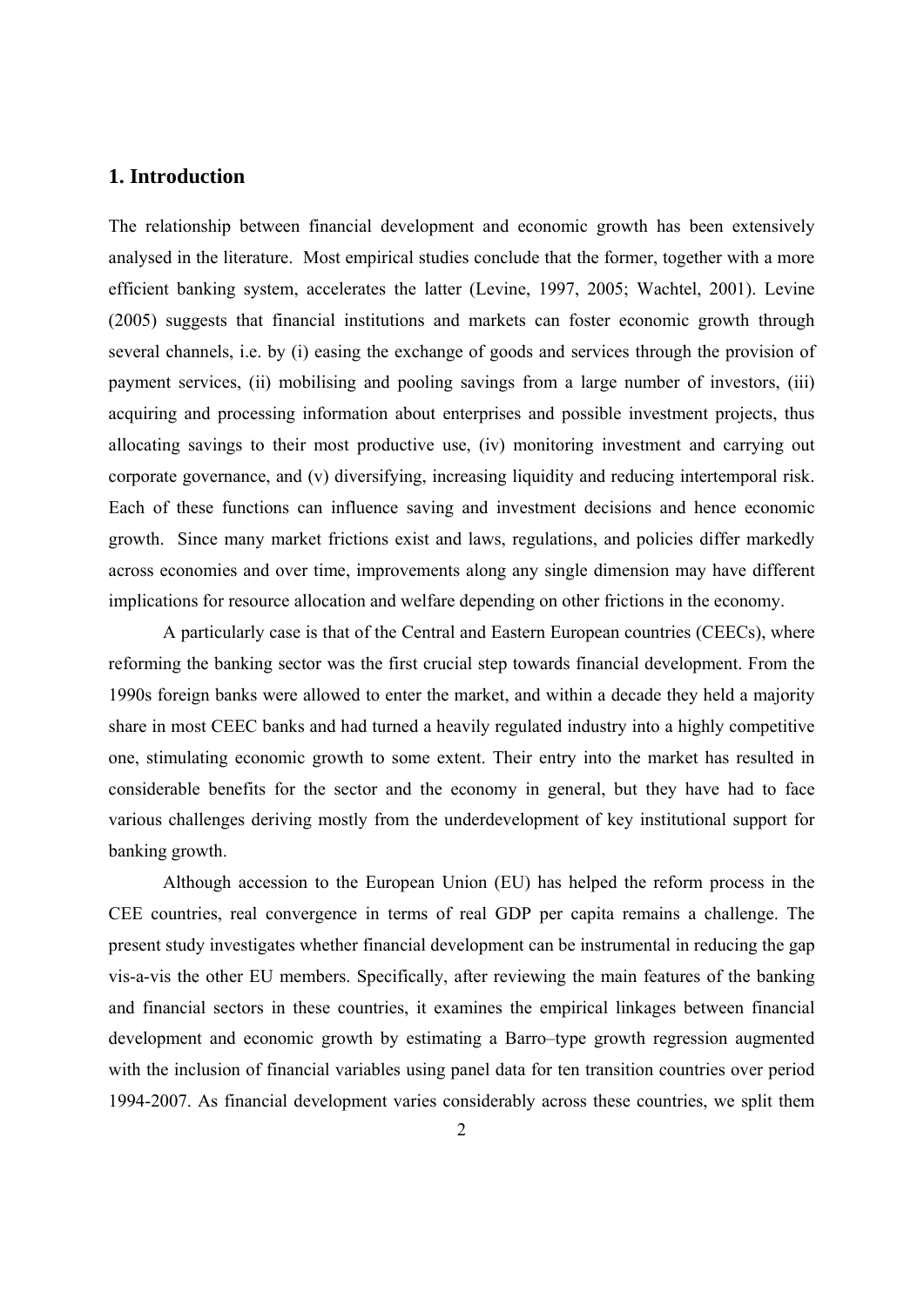into three more homogenous groups: Central and Eastern European countries (CEE-5), Baltic countries (B-3) and Southeastern European countries (SEE-2). We analyse these issues by employing the system GMM method to control for endogeneity and measurement errors and obtain unbiased, consistent and efficient estimates.

The layout of the paper is the following. Section 2 provides a brief review of the literature on the relationship between finance and growth. Section 3 analyses the evolution of the financial and banking sector in ten transition economies. Section 4 discusses the data and the econometric \approach, as well as the panel evidence on the nexus between financial development and economic growth. Section 5 offers some concluding remarks.

#### **2. Literature Review**

The relationship between financial development and economic growth is a controversial issue. Some authors consider finance an important element of growth (Schumpeter, 1934; Goldsmith, 1969; King and Levine (1993b), whilst for others it is only a minor growth factor (Robinson, 1952; Lucas, 1988). Schumpeter (1934) sees the banking sector as an engine of economic growth through its funding of productive investment. On the contrary, Lucas (1988) argues that the role of finance has been overstressed.

Goldsmith's paper (1969) was the first to show empirically the existence of a positive relationship between financial development and GDP per capita. King and Levine (1993b) used mostly monetary indicators and measures of the size and relative importance of banking institutions and also found a positive and significant relationship between several financial development indicators and GDP per capita growth. Levine and Zervos (1996) included measures of stock market development and found a positive partial correlation between both stock market and banking development and GDP per capita growth. More precisely, they reported a positive and significant link between liquidity of stock markets and economic growth, but no robust relationship between the size of stock markets and economic growth. Levine et al. (2000) found that the development of financial intermediation affects growth positively, and that cross-countries differences in legal and accounting system largely account for different degrees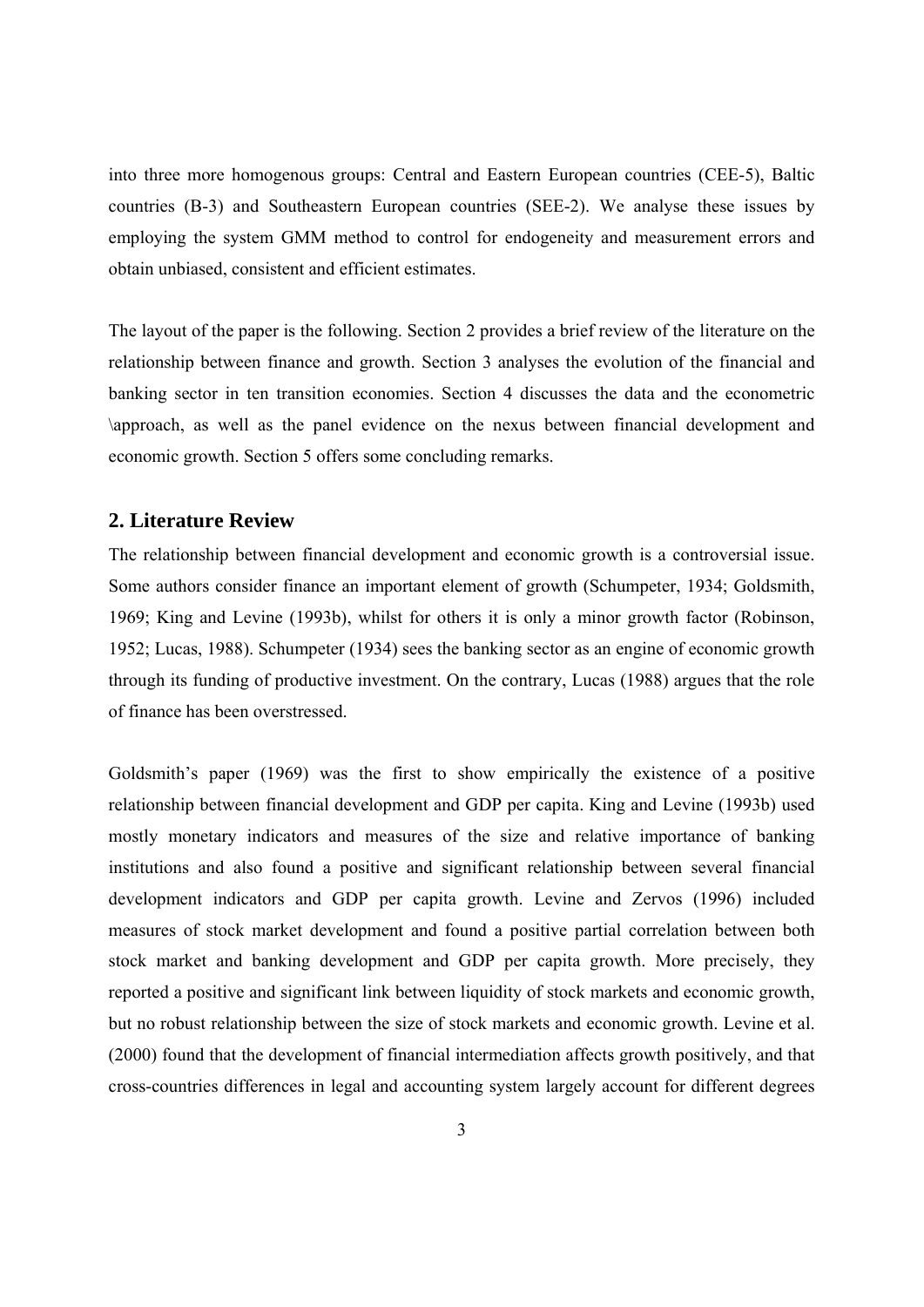of financial development. A positive effect of financial development on economic growth through its sources (capital accumulation and productivity), and even on income inequality and poverty, has also been reported (de Haas, 2001; Levine, 2005).

Only a few studies have focused on the transition economies from Central and Eastern Europe (Bonin and Wachtel 2003, Bonin et al., 2005; Hermes and Lensink, 2000; Berglöf and Bolton, 2002; Kenourgios and Samitas (2007), mostly finding a positive relationship between several financial indicators and economic growth. Hermes and Lensink (2000) provide an overview of the main relevant issues, in particular the role of stock markets in the process of financial intermediation (with an emphasis on the importance of regulation in these markets), and the role of deposit insurance to improve stability of the banking sector. Berglöf and Bolton (2002) find that the link between financial development and economic growth does not appear to be very strong during the first decade of transition, at least when one looks at the ratio of domestic credit to GDP. Kenourgios and Samitas (2007) examined the long-run relationship between finance and economic growth for Poland and concluded that credit to the private sector has been one of the main driving forces of long-run growth.

Fink et al. (2009) investigated the impact of the credit, bond and stock segments in nine EUaccession countries over the early transition years (1996–2000) and compared these to mature market economies and to countries at an intermediate stage. They found that the transmission mechanisms differ, and that financial market segments with links to the public sector (but not to stock markets) contributed to stability and growth in the transition economies. Winkler (2009) reviews the process of rapid financial deepening and the associated vulnerability and risks for the Southeastern European countries. He argues that the strategy of pursuing financial development through the entry of foreign banks does not guarantee financial stability. Finally, a strong consensus has emerged in the last decade that well-functioning financial intermediaries have a significant impact on economic growth (Bonin and Watchel, 2003).

#### **3. The Banking and Financial Sector in the Transition Economies**

In the centrally planned economies, money played only a limited role as a medium of exchange. In the banking sector, the central bank combined the standard functions of monetary authorities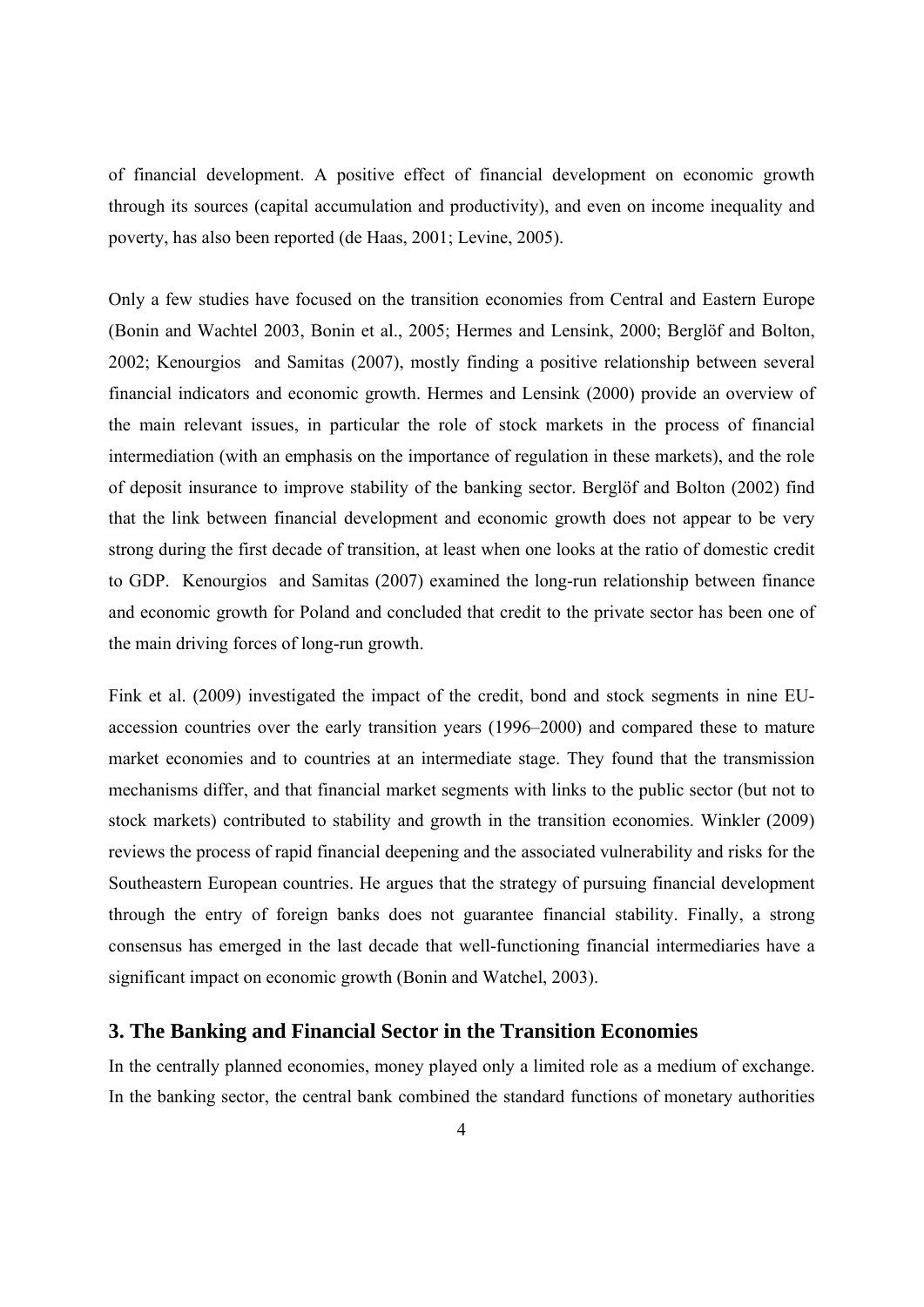with some of those of a commercial bank. Besides, in most economies there were banks specialising in different sectors, namely export trade operations, financing of long-term investment, and the agriculture and food industry. At the time, there was only a state savings bank collecting available resources and household deposits. Thus, banking activities were characterised by segmentation along functional lines. The transactions within the state sector, including those between state-owned production enterprises, involved no monetary payment while households used cash for transactions.

The first step in the transition process for the financial sector was the development of marketoriented financial institutions, banks being the most visible and often the dominant ones. The transition to a market economy started in the CEE countries in 1991 with reforms of the banking sector. In all transition countries, the first step was the abolition of the mono-bank system. New banking legislation was introduced allowing private banks to develop and foreign financial institutions to enter the domestic banking sector. Banks were allowed to operate as universal trade banks, whilst the new Central Bank remained in charge of monetary policy, including exchange rate policy, and monitoring of the newly created banking sector. The new system was very similar to that already existing in EU. Thus, most transition countries experienced a rapid expansion of the banking sector due to the entry of new (foreign) banks and the decline in state ownership.

The transition generated macroeconomic turbulence and made any new bank lending extremely risky. During the 1990s, the increase in stocks of non-performing loans led to banking crises in many transition countries. The stock of bad loans evolved partly as a result of the gradual recognition of the quality of existing relationships in state-owned banks (the stock issue), and partly because of continuing bad lending practices (the flow problem) (Bonin and Wachtel, 2003). The privatisation of the state-owned banks and the participation of foreign strategic investors in banking represented effective ways to solve these problems. Thus, progress in the banking sector in CEE countries has led to a smaller amount of non-performing loans.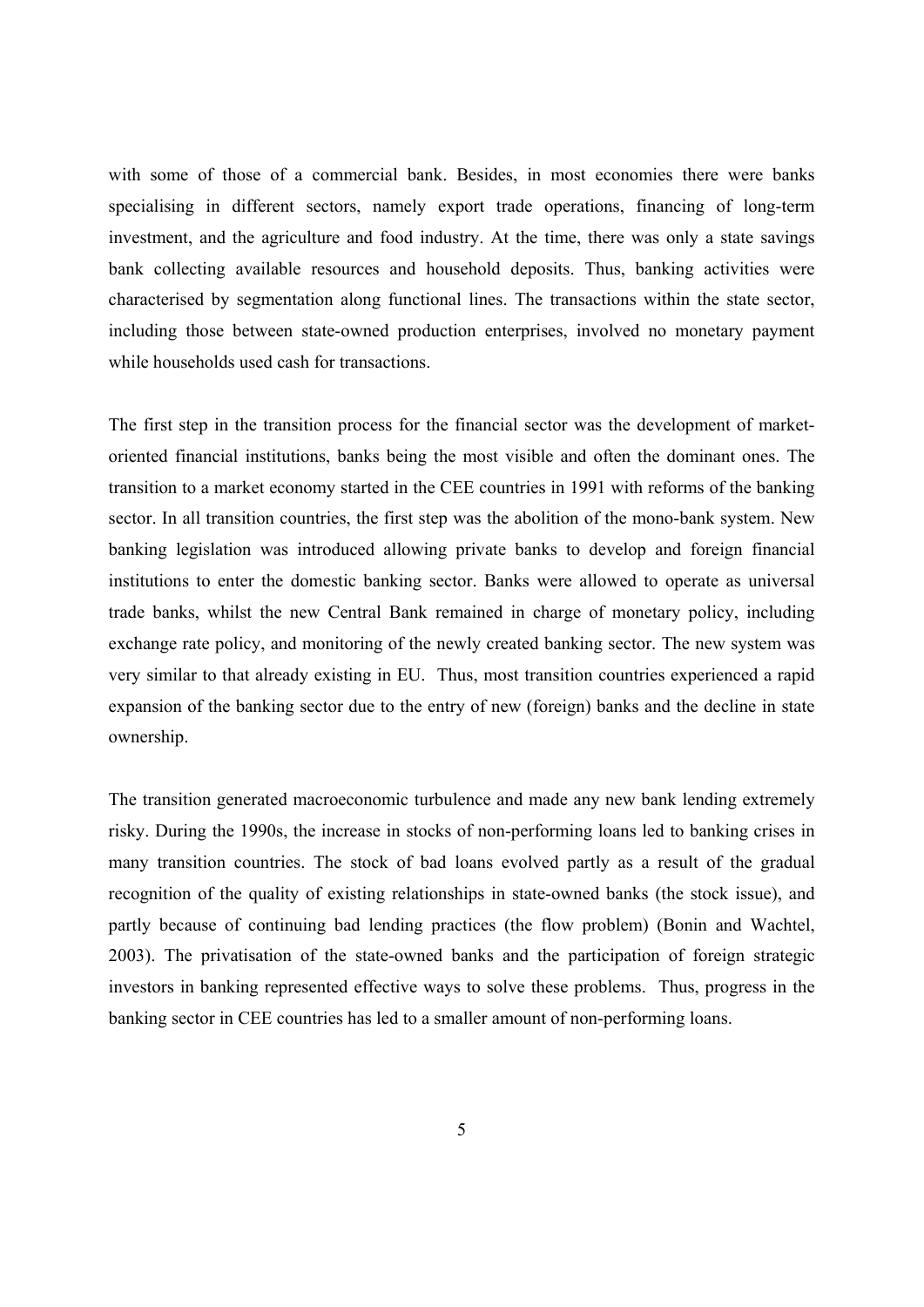Foreign banks have played an important role in the development of the financial system of the CEE countries by increasing credit availability, technology transfers and competition. They have been more innovative in terms of the number and range of new products offered, some of them already available in the foreign banks' home markets. Besides, they have helped consolidate the CEE's banking systems, producing waves of mergers and acquisitions that have decreased the number of banks. The majority of banks in the newly privatised banking sector are in fact foreign –owned.

Financial indicators of the development of the banking sector in several transition economies are shown in Table 1.

|                 | Number of |             |                     | Number of   |        | <b>Asset share</b> | <b>Asset share</b> |      |  |
|-----------------|-----------|-------------|---------------------|-------------|--------|--------------------|--------------------|------|--|
|                 |           | total banks | foreign<br>of state |             |        | of foreign         |                    |      |  |
|                 |           |             |                     | owned banks |        | owned banks        | owned banks        |      |  |
|                 |           |             |                     |             | $($ %) |                    | $($ %)             |      |  |
| Year            | 1996      | 2008        | 1996                | 2008        | 1996   | 2008               | 1996               | 2008 |  |
| Country         |           |             |                     |             |        |                    |                    |      |  |
| <b>Bulgaria</b> | 49        | 30          | 3                   | 22          | 82.2   | 2.07               | 29.3               | 83.9 |  |
| Czech.Rep       | 53        | 36          | 3                   | 14          | 69.9   | 2.3                | 19.0               | 85.8 |  |
| <b>Estonia</b>  | 15        | 17          | 4                   | 15          | 6.6    | 0.0                | 1.6                | 98.2 |  |
| <b>Hungary</b>  | 42        | 39          | 26                  | 25          | 15.3   | 3.5                | 46.2               | 84.0 |  |
| Latvia          | 34        | 27          | 18                  | 16          | 6.9    | 4.5                | 51.5               | 65.7 |  |
| Lithuania       | 12        | 17          | 3                   | 5           | 54.0   | 0.0                | 28                 | 92.1 |  |
| <b>Poland</b>   | 81        | 70          | 28                  | 60          | 51.6   | 18.3               | 16                 | 76.5 |  |
| Romania         | 31        | 32          | 10                  | 27          | 80.9   | 5.6                | 10.7               | 87.7 |  |
| Slovakia        | 29        | 26          | 14                  | 16          | 54.2   | 0.8                | 12.7               | 99.2 |  |
| Slovenia        | 36        | 24          | 4                   | 11          | 40.7   | 15.4               | 5.3                | 31.1 |  |

**Table 1: Main financial indicators of banking sector development** 

Source : EBRD

As can be seen, the majority of banks have been privatised and foreign banks hold the largest share of assets. This has increased sharply in the past decade in all transition countries, while the level of state ownership has fallen below 20 % in each country. Thus, the influence of the stateowned banks has declined substantially. In 2008, no state-owned bank existed any longer in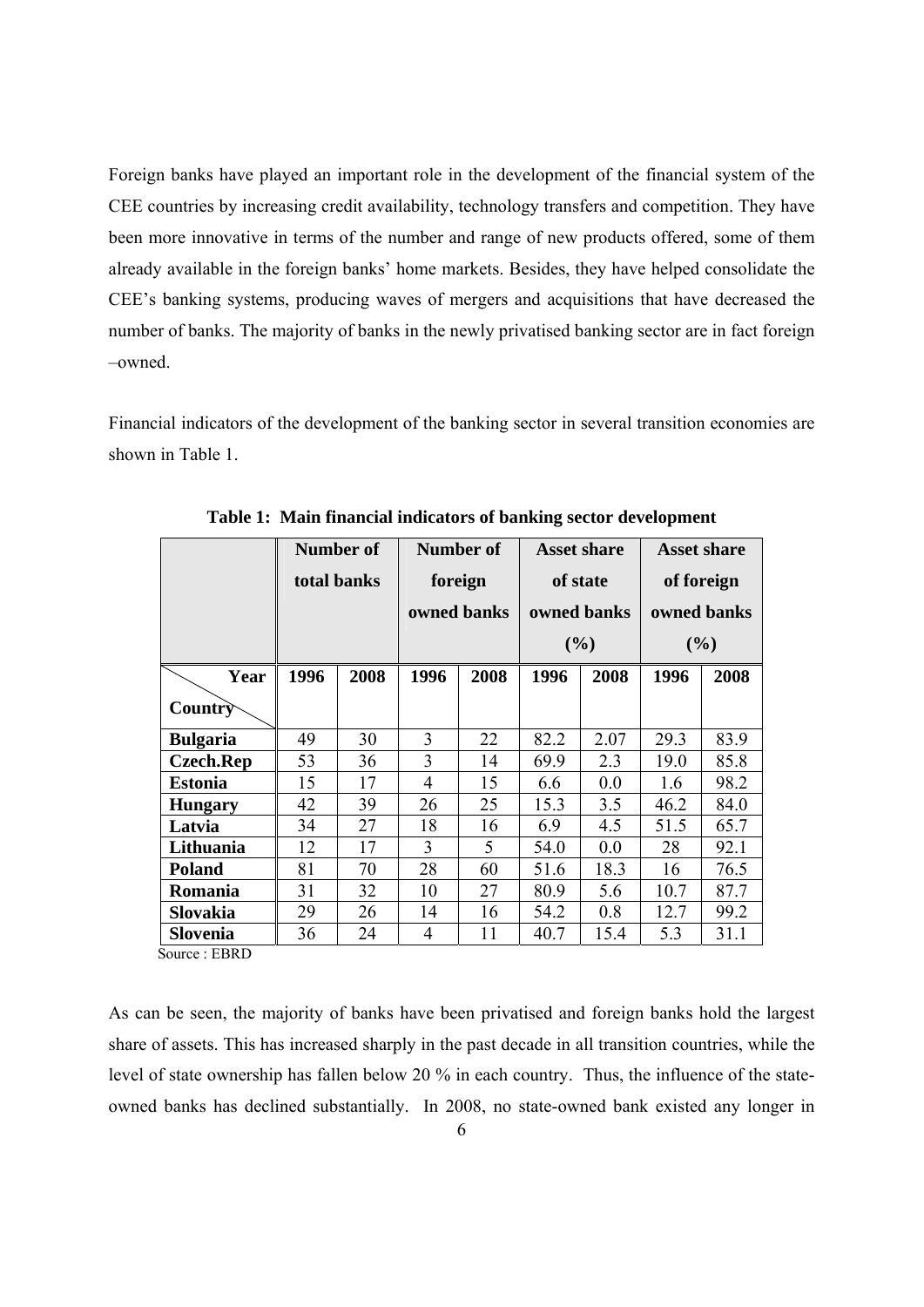Estonia and Lithuania. The entry of foreign banks into the local market had a positive influence by increasing competition and efficiency of the banking system, encouraging better regulation of the financial sector in the form of banking supervision, and enhancing access to international capital. In addition, the higher efficiency of foreign banks has stimulated economic growth, and the participation of foreign strategic investors in banking is an effective way to avoid bad loans.

Almost all transition countries have experienced a decline in the number of banks. For example, in Bulgaria this has fallen from 49 in 1996 to 30 in 2008. Many smaller banks became insolvent owing to stricter regulations for banking supervision. An exception is Lithuania, where the number of banks increased from 12 in 1996 to 17 in 2008.

#### **3.1 Liquid Liabilities**

The ratio of liquid liabilities to GDP is an indicator of the size of the financial sector. The highest monetisation ratios are found in Slovakia (53% in 2008). Romania has recorded a decline in this ratio (from 46% in 1991 to 34% in 2008) and has now the lowest one. Generally, the ratio of broad money to GDP is at least 60% in high-income countries with developed banking sectors. Thus, the banking sectors in the transition economies cannot be considered to be highly developed with a few exceptions.

#### **3.2 Private sector lending growth**

Most transition countries have recorded high private sector lending growth in recent years. This expansion of credit has been a feature of the transition countries, foreign banks being the main source of credit for the private sector (see Table 2).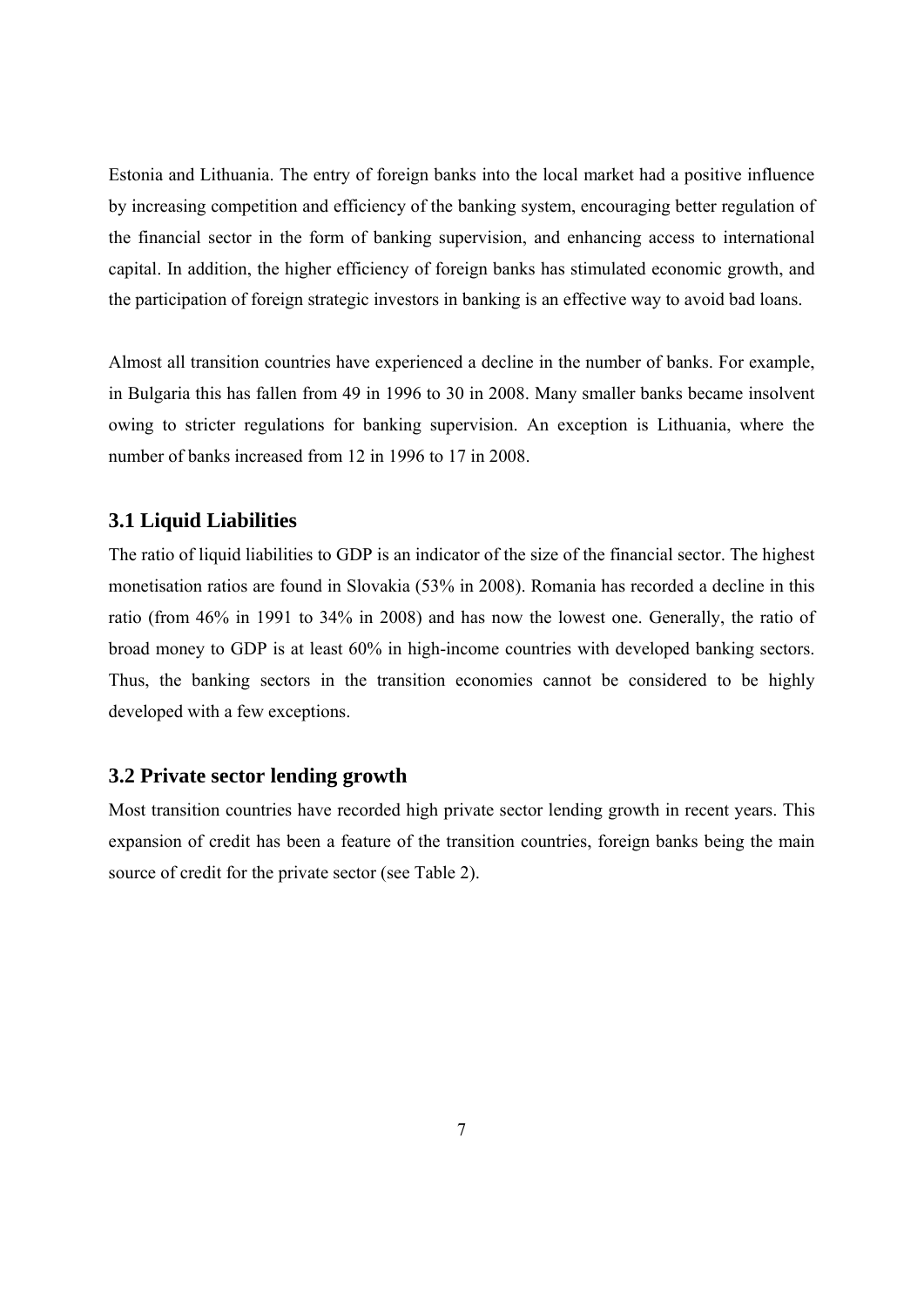| Year             | 2000 | 2001 | 2002 | 2003 | 2004 | 2005 | 2006 | 2007 | 2008 |
|------------------|------|------|------|------|------|------|------|------|------|
| <b>Country</b>   |      |      |      |      |      |      |      |      |      |
| <b>Bulgaria</b>  | 12.5 | 14.8 | 19.4 | 26.7 | 35.2 | 42.9 | 47.1 | 62.8 | 71.7 |
| <b>Czech.Rep</b> | 44.0 | 33.0 | 29.4 | 30.7 | 31.6 | 35.8 | 40.0 | 41.0 | 47.3 |
| <b>Estonia</b>   | 23.3 | 24.3 | 26.0 | 30.7 | 39.7 | 57.0 | 78.2 | 86.1 | 91.7 |
| <b>Hungary</b>   | 29.9 | 30.9 | 33.6 | 41.0 | 44.6 | 49.8 | 54.1 | 59.5 | 67.3 |
| Latvia           | 21.5 | 26.3 | 29.5 | 40.2 | 50.8 | 68.2 | 87.5 | 88.3 | 90.1 |
| Lithuania        | 11.3 | 13.5 | 16.2 | 22.9 | 28.8 | 41.3 | 50.6 | 60.4 | 63.0 |
| Poland           | 26.9 | 28.0 | 28.2 | 29.2 | 27.5 | 29.2 | 33.4 | 44.6 | 55.0 |
| Romania          | 7.2  | 8.7  | 10.1 | 13.7 | 15.7 | 20.0 | 26.1 | 35.6 | 38.5 |
| <b>Slovakia</b>  | 43.7 | 33.0 | 30.8 | 31.6 | 30.1 | 34.7 | 38.6 | 42.4 | 44.7 |
| Slovenia         | 36.7 | 38.8 | 38.6 | 41.3 | 48.1 | 56.4 | 65.9 | 78.8 | 85.2 |

**Table 2. The evolution of the ratio of private sector credit to GDP (in percent)** 

Source: EBRD

Empirical studies suggest a positive relationship between credit to the private sector and per capita income in the transition economies (Cottarelli et al., 2005). However, the banking system in the CEE countries appears to be more and more dependent on the activities of foreign banks. These, mainly from the EU countries, control the majority of assets and capital flows in the financial markets. Their entry has indeed boosted economic growth, enhanced competition and contributed to attract foreign direct investment. However, the lack of effective anti-trust legislation and mergers and acquisitions can lead to excessive concentration, while anticompetitive practices and abuse of dominant position may also occur. In most CEE countries the financial architecture has converged towards a bank-based system with substantial foreign ownership.

#### **3.3 Household lending growth**

Another feature of the transition economies was the rapid growth of consumer credit resulting from an increase of public confidence in the banking sector as well as in per capita income. Currently, the main business in the banking sector is indeed consumer credit (including credit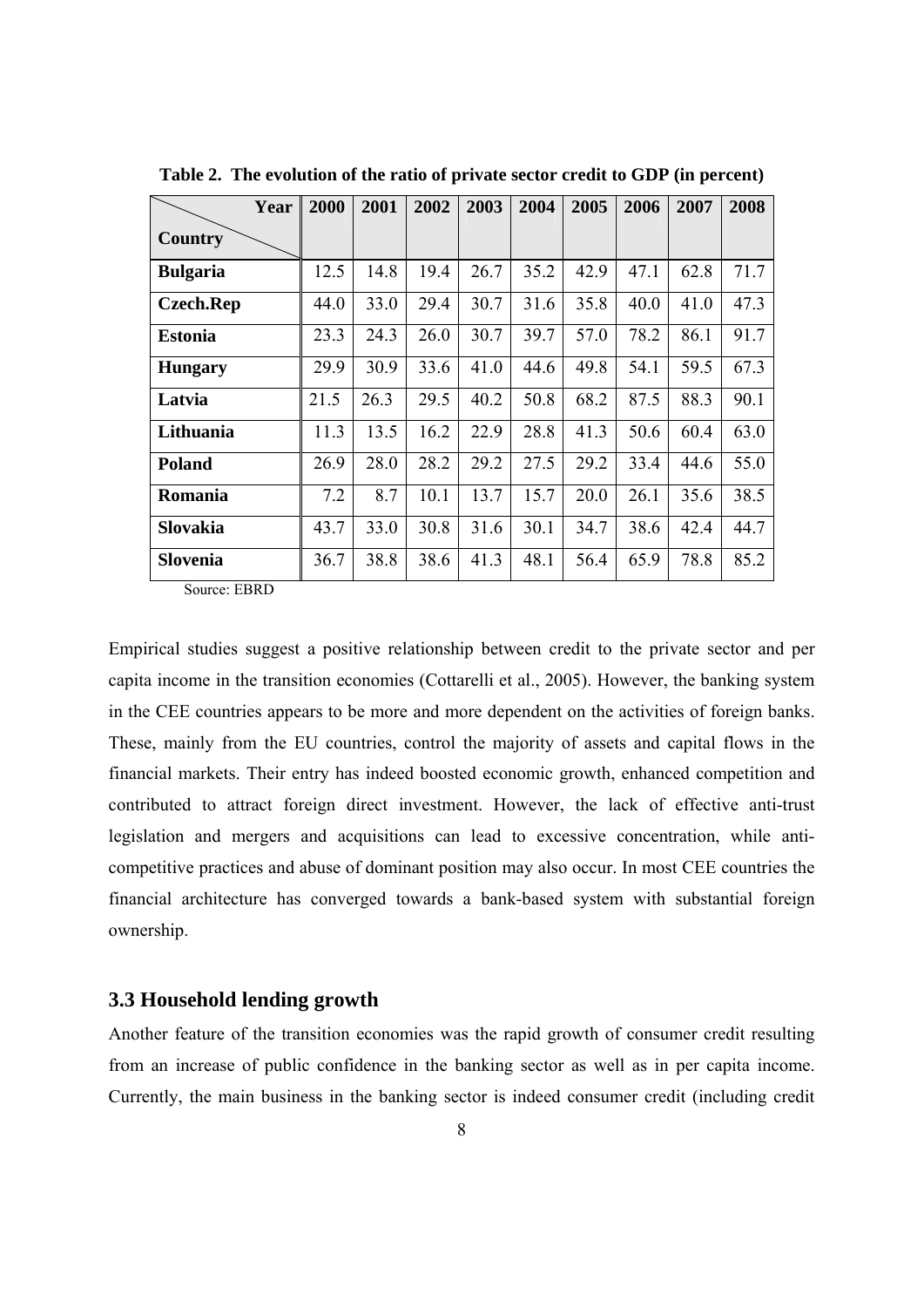cards and mortgage loans). Its growth also reflects the anticipation of higher future income and "consumption smoothing". However, this contributes to widening current account deficits through increased demand for imported consumer goods and currency appreciation. One of the reasons for the boom in consumer lending is the relative unattractiveness of wholesale lending owing to institutional weaknesses, above all the poor functioning of the legal system. Table 3 gives some information about the evolution of household lending growth.

| Year             | 2000 | 2001 | 2002 | 2003 | 2004 | 2005 | 2006 | 2007 | 2008 |
|------------------|------|------|------|------|------|------|------|------|------|
| <b>Country</b>   |      |      |      |      |      |      |      |      |      |
| <b>Bulgaria</b>  | 2.1  | 2.8  | 3.7  | 7.1  | 10.0 | 14.4 | 16.6 | 23.0 | 26.0 |
| <b>Czech.Rep</b> | 5.6  | 5.9  | 7.3  | 9.1  | 11.2 | 13.8 | 16.5 | 20.0 | 22.3 |
| <b>Estonia</b>   | 7.1  | 8.4  | 10.6 | 14.3 | 19.7 | 28.1 | 38.2 | 43.3 | 46.9 |
| <b>Hungary</b>   | 3.2  | 4.7  | 7.4  | 10.9 | 12.8 | 15.6 | 18.5 | 21.7 | 27.4 |
| Latvia           | 3.3  | 4.6  | 7.3  | 11.6 | 17.6 | 26.8 | 38.0 | 42.7 | 39.2 |
| Lithuania        | 1.3  | 1.5  | 2.4  | 4.2  | 7.1  | 12.0 | 17.9 | 24.4 | 24.4 |
| <b>Poland</b>    | 7.5  | 8.7  | 9.4  | 10.3 | 10.6 | 12.4 | 15.6 | 20.0 | 27.0 |
| Romania          | 1.2  | 1.7  | 1.9  | 3.8  | 4.8  | 7.2  | 11.2 | 17.7 | 18.8 |
| Slovakia         | 4.7  | 5.1  | 5.5  | 7.0  | 8.6  | 11.2 | 13.1 | 16.3 | 18.5 |
| Slovenia         | 11.3 | 10.9 | 10.5 | 10.8 | 12.2 | 14.8 | 17.0 | 19.2 | 19.9 |

**Table 3 Evolution of credit to households in percent of GDP** 

Source: EBRD

Widening current account imbalances are a concern for policy-makers, and measures might be necessary to slow down the growth in credit to households and to allocate more resources to productive investments. At the same time, the financial infrastructure should be improved as creditors need protection through the enforcement of bankruptcy and insolvency legislation meeting international standards. In addition, improving corporate governance and providing better credit information might help banks channel resources towards the productive corporate sector.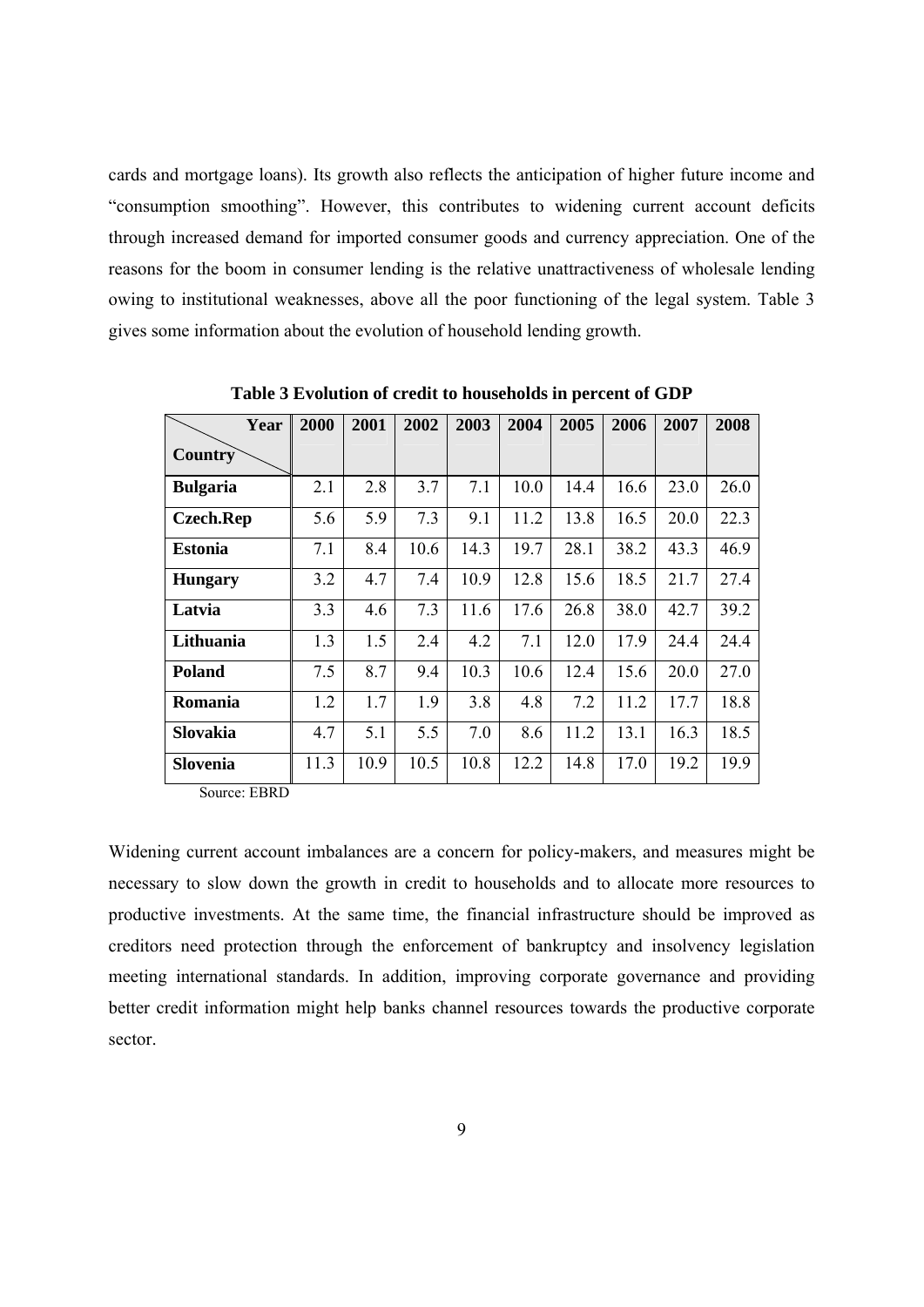#### **3.4 Stock market capitalisation**

The market capitalisation ratio measures the size of the stock market and is equal to the value of listed domestic shares divided by GDP. Stock market capitalisation in the transition countries grew due to the privatisation process. However, the development of the stock market was affected by the economic and financial crisis that the transition economies have experienced. At the end of 2008, these countries still displayed different levels of stock market development, its capitalisation ranging from 5.4 % to 23.5 % in the countries covered in this study, being at its lowest in Slovakia and at its highest in Slovenia (see Table 4) .

| Year             | 2000 | 2001 | 2002 | 2003 | 2004 | 2005 | 2006 | 2007              | 2008 |
|------------------|------|------|------|------|------|------|------|-------------------|------|
| <b>Country</b>   |      |      |      |      |      |      |      |                   |      |
| <b>Bulgaria</b>  | 4.8  | 3.7  | 4.2  | 7.9  | 10.4 | 19.7 | 31.1 | 48.2              | 17.8 |
| <b>Czech.Rep</b> | 18.9 | 14.1 | 19.4 | 17.6 | 24.5 | 31.6 | 31.6 | 37.4              | 17.9 |
| Estonia          | 31.5 | 24.1 | 29.9 | 38.4 | 47.1 | 25.2 | 34.6 | 25.9              | 8.6  |
| <b>Hungary</b>   | 25.1 | 18.7 | 17.2 | 18.3 | 25   | 31.6 | 33.8 | 32.5              | 13.0 |
| Latvia           | 7.3  | 8.4  | 7.3  | 9.5  | 11.5 | 16.5 | 12.9 | 10.2 <sub>1</sub> | 5.0  |
| Lithuania        | 13.9 | 9.9  | 9.3  | 16.9 | 26.1 | 31.7 | 32.6 | 24.2              | 8.0  |
| <b>Poland</b>    | 17.4 | 13.2 | 13.6 | 16.5 | 23   | 31.1 | 40.9 | 43.6              | 21.0 |
| Romania          | 3.4  | 5.8  | 10.1 | 9.2  | 13.9 | 22.2 | 24.4 | 26.6              | 11.0 |
| Slovakia         | 6.3  | 7.4  | 6.8  | 7.4  | 9.4  | 9.4  | 8.8  | 7.7               | 5.4  |
| Slovenia         | 16.8 | 16.8 | 24.1 | 22.5 | 26.2 | 22   | 37.2 | 57.5              | 23.5 |

**Table 4 Evolution of stock market capitalisation in percent of GDP** 

Source: EBRD

Despite an upward trend, the figures still remain below the corresponding ones for the EU developed economies. Capital market development is complicated by the need to support the development of institutional infrastructure and regulatory mechanisms. Overall, there has been significant progress in the banking sector, as also indicated by the EBRD index of banking sector reform (see Table A2 in the Appendix).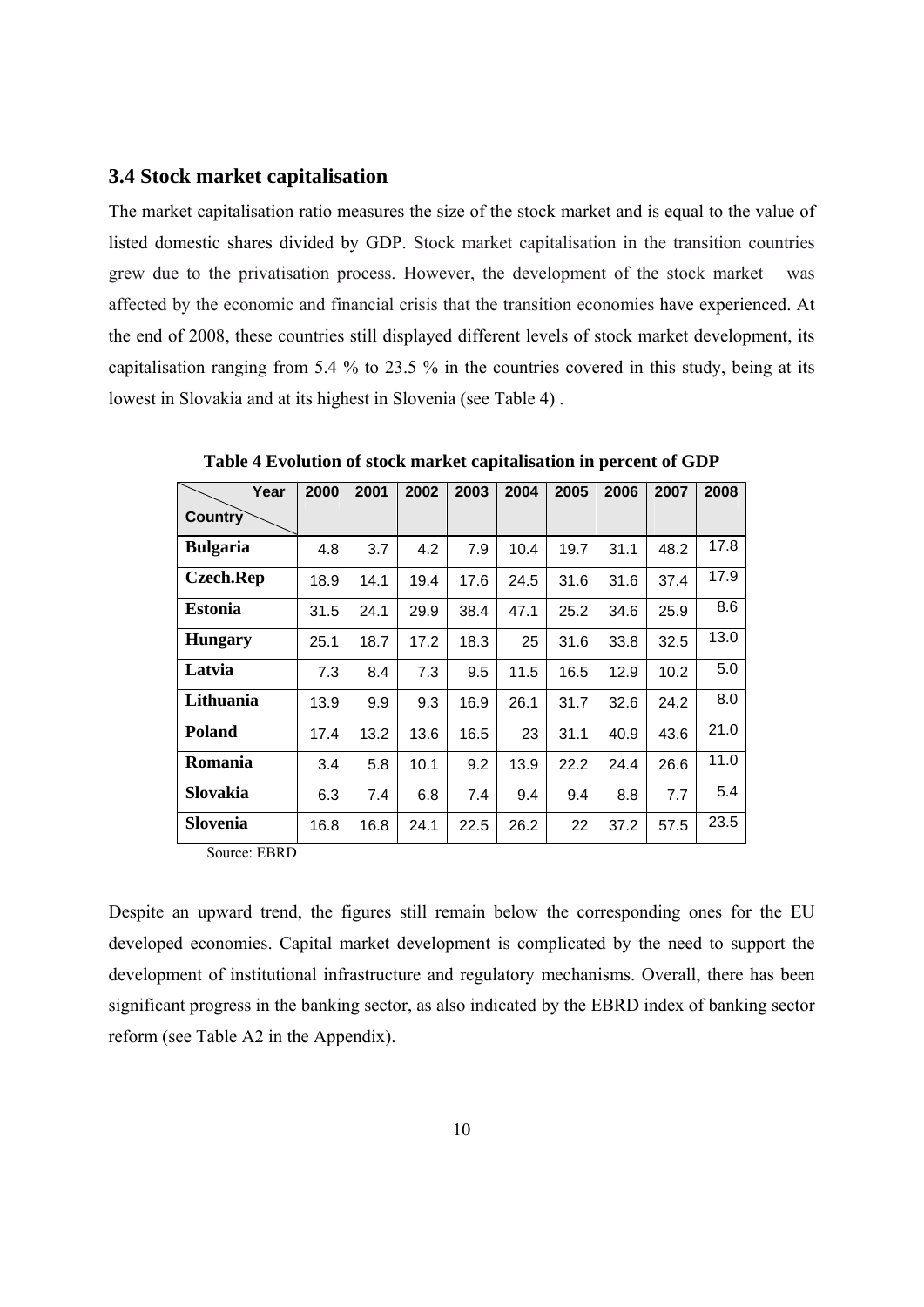#### **4. Financial Development and Economic Growth: Empirical Analysis**

In this section, we analyse the linkages between financial development/efficiency and economic growth using panel data for ten transition countries during the period 1994-2007. First, we estimate the impact of financial indicators over the whole sample. Second, we split the data into subpanels corresponding to three more homogenous groups of countries and compare the results.

#### **4.1 The Model**

To study the relationship between finance and growth we estimate an augmented Barro-growth regression including financial development variables which takes the following form:

$$
GROWTH_{i,t} = \alpha_i + \beta_i [FINANCE]_{i,t} + \gamma_i [CONDITIONINGSET]_{i,t} + \varepsilon_{i,t} \tag{1}
$$

 *or* 

$$
g_{i,t} = y_{i,t} - y_{i,t-1} = \alpha_i + \beta_i f_{i,t} + \gamma_i C_{i,t} + \mu_i + \varepsilon_{i,t} \quad (2)
$$

where *y* is real GDP per capita,  $g_{i,t}$  its growth rate,  $f_{i,t}$  an indicator of financial development,  $C_{i,t}$ a set of conditioning variables,  $\mu_i$  and  $\varepsilon_{i,t}$  error terms, *i* (where  $i = 1,2...,N$ ) the observational unit (country), and *t* (where  $t = 1, 2, \ldots, T$ ) the time period, while  $\varepsilon$  is a white noise error with zero mean, and μ a country-specific component of the error term that does not necessarily have a zero mean. The parameter  $\alpha_i$  is the country-specific intercept which may vary across countries.

One important issue concerning the link between financial sector development and growth is the difficulty to identify proxies for measuring them. Beck et al. (2000) discuss different indicators of financial development capturing the size, activity and efficiency of the financial sector, institutions or markets. In our analysis, we consider several indicators, namely: the ratio of credit to the private sector to GDP as a measure of financial depth; indicators of the size of stock markets as stock market capitalisation (as a percentage of GDP); monetisation variables such as the ratio of broad money to GDP as a measure of the size of the financial sector; indicators of the efficiency and competitiveness of the financial system such as the margin between lending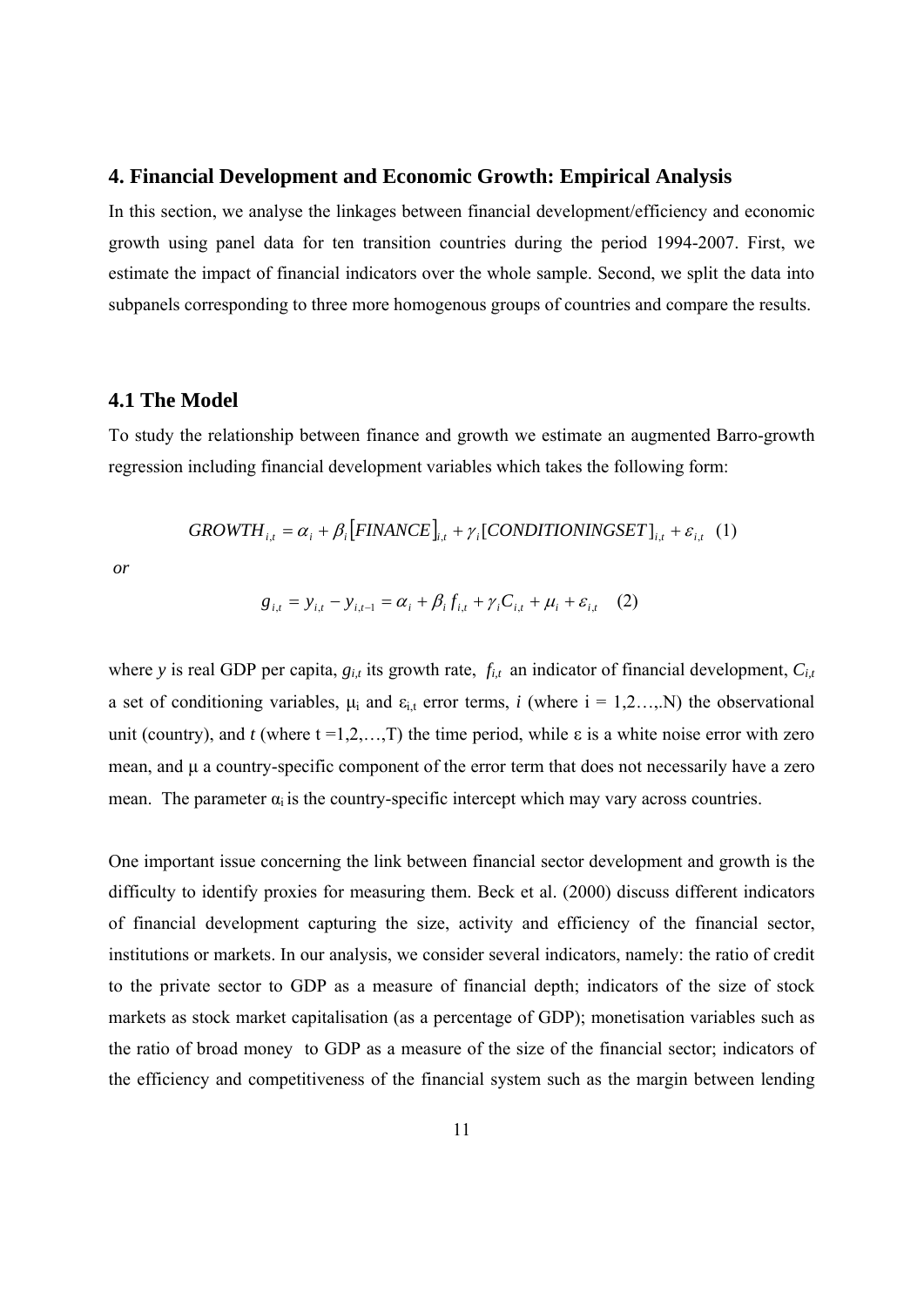and deposit interest rates and the EBRD transition index of financial institutional development. Details are provided below.

#### **Activity of the financial sector:**

- The ratio of credit to the private sector to GDP (DCPS), which is the value of loans made by banks to private enterprises and households divided by GDP, is used as a measure of financial depth and banking development. This indicator isolates credit issued by banks, as opposed to credit issued by the central bank, and credit to enterprises, as opposed to credit issued to governments (Levine and Zervos, 1996).

#### **Size of the financial sector**

- The stock market capitalisation to GDP ratio (STMC), which is an indicator of the size of the financial sector given by the market value of listed shares divided by GDP. Although large markets do not necessarily function effectively and taxes may distort incentives to list on the exchange, the market capitalisation ratio is frequently used as an indicator of market development.
- Liquid liabilities to GDP ratio (LLG), which equals liquid liabilities of the financial system divided by GDP. It is used as a measure of "financial depth" and thus of the overall size of the financial intermediation sector (King and Levine,1993a).

#### **Efficiency of the financial sector**

- The interest rate margin (INT), which measures the difference between deposit and lending rates in the banking market is used to measure the efficiency of the sector.

Levine (1997) suggested several possible indicators for economic growth: real per capita GDP growth, average per capita capital stock growth and productivity growth. Here we use real per capita GDP growth. Other variables influencing economic growth were introduced in our model, including per capita income, average education, political and stability indicators as well as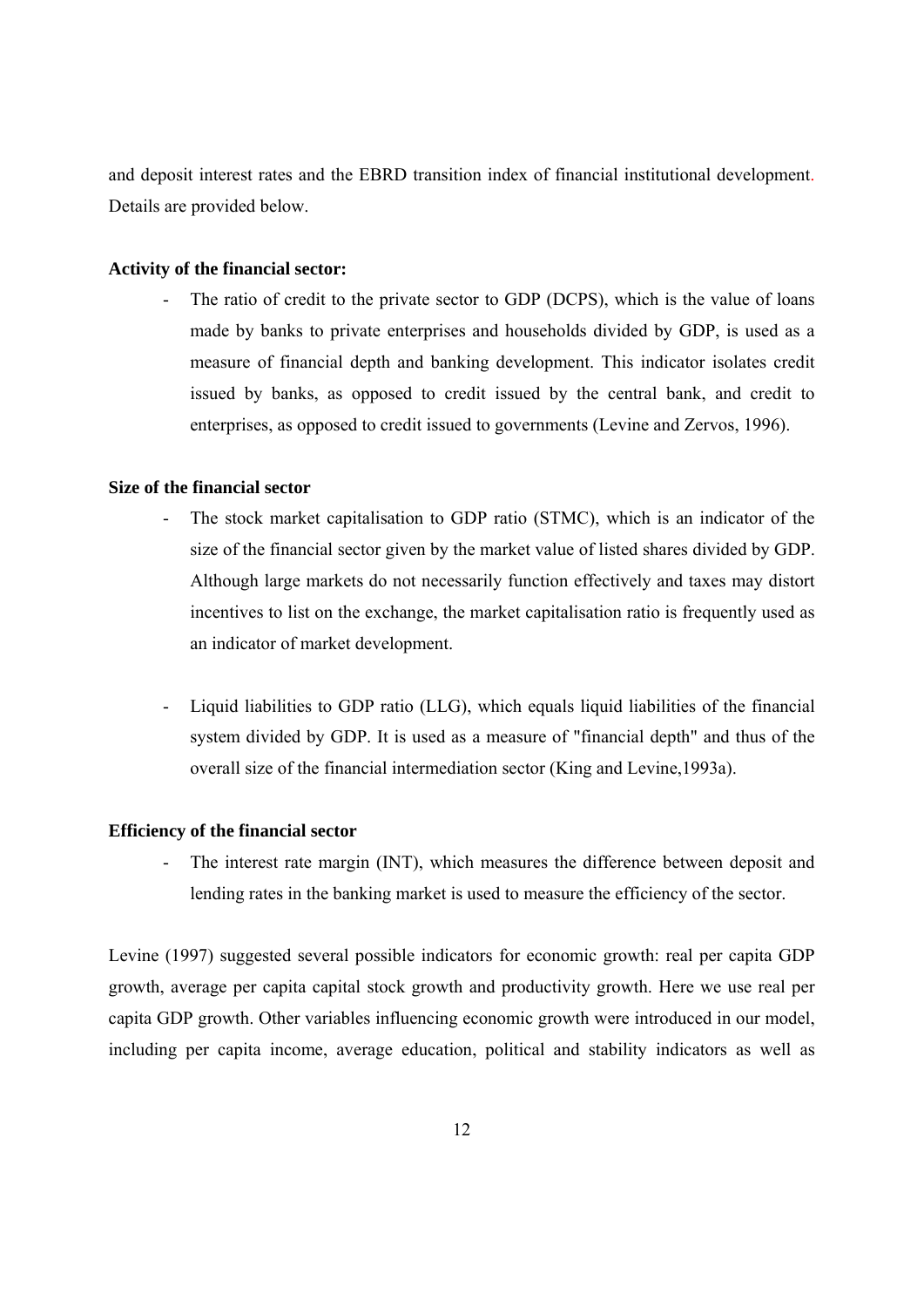indicators reflecting trade, fiscal and monetary policy such as government consumption or trade openness and inflation.

In the estimation we used real GDP per capita with a one-year lag as initial income per capita to control for the steady-state convergence predicted by the neoclassical growth model. For human capital, we introduced a proxy for educational attainment, more precisely the secondary school enrollment ratio whose expected influence on growth is positive through its effect on productivity. International trade openness is proxied by an international trade policy variable, i.e. the trade to GDP ratio, with an expected positive coefficient. Higher openness enhances growth through higher competition and technological progress (see Winter, 2004). Inflation measures the degree of uncertainty about the future market environment, firms becoming more reluctant to make long-run commitments in the presence of higher price variability; the expected sign of this variable is therefore negative.<sup>1</sup>

The estimated model, which includes a proxy for financial development, is the following:

 $f \theta_7 DCPS_{i,t} + \beta_8 STMC_{i,t} + \beta_9LLG_{i,t} + \beta_{10} RI_{i,t} + \beta_{11} INT_{i,t} + u_i + \varepsilon_{i,t}$  $RGDPC_{i,t} = \alpha_i + \beta_1 RGBDPC_{i,t-1} + \beta_2 INV_{i,t} + \beta_3 TOP_{i,t} + \beta_4 INFL_{i,t} + \beta_5 GVE_{i,t} + \beta_6 HC_{i,t} +$ <br>  $\alpha_i = \alpha_i + \beta_1 RGBDPC_{i,t-1} + \beta_2 INV_{i,t} + \beta_3 TOP_{i,t} + \beta_4 INFL_{i,t} + \beta_5 GVE_{i,t} + \beta_6 HC_{i,t} +$ 

where: RGDPC = real per capita GDP growth;  $RGDPC =$  initial income per capita;  $INV =$ investment/GDP (percentage); TOP = trade/GDP (percentage); INFL = inflation, average consumer prices;  $GVE = government expenditure/GDP$ ;  $HC = secondary school enrollment$ ratio; DCPS = domestic credit to the private sector (as a percentage of GDP); STMC = stock market capitalisation (as a percentage of GDP);  $LLG =$  liquid liabilities (as a percentage of GDP); RI = Reform index of financial institutional development (which is the average of the EBRD's indices of banking sector reform and of reform of non-bank financial institutions); INT = interest rate margin.

<sup>&</sup>lt;sup>1</sup> Other studies on the finance-growth nexus for the transition economies including inflation as a conditioning variable are: Rousseau and Wachtel, 2002; Gillman and Harris, 2004.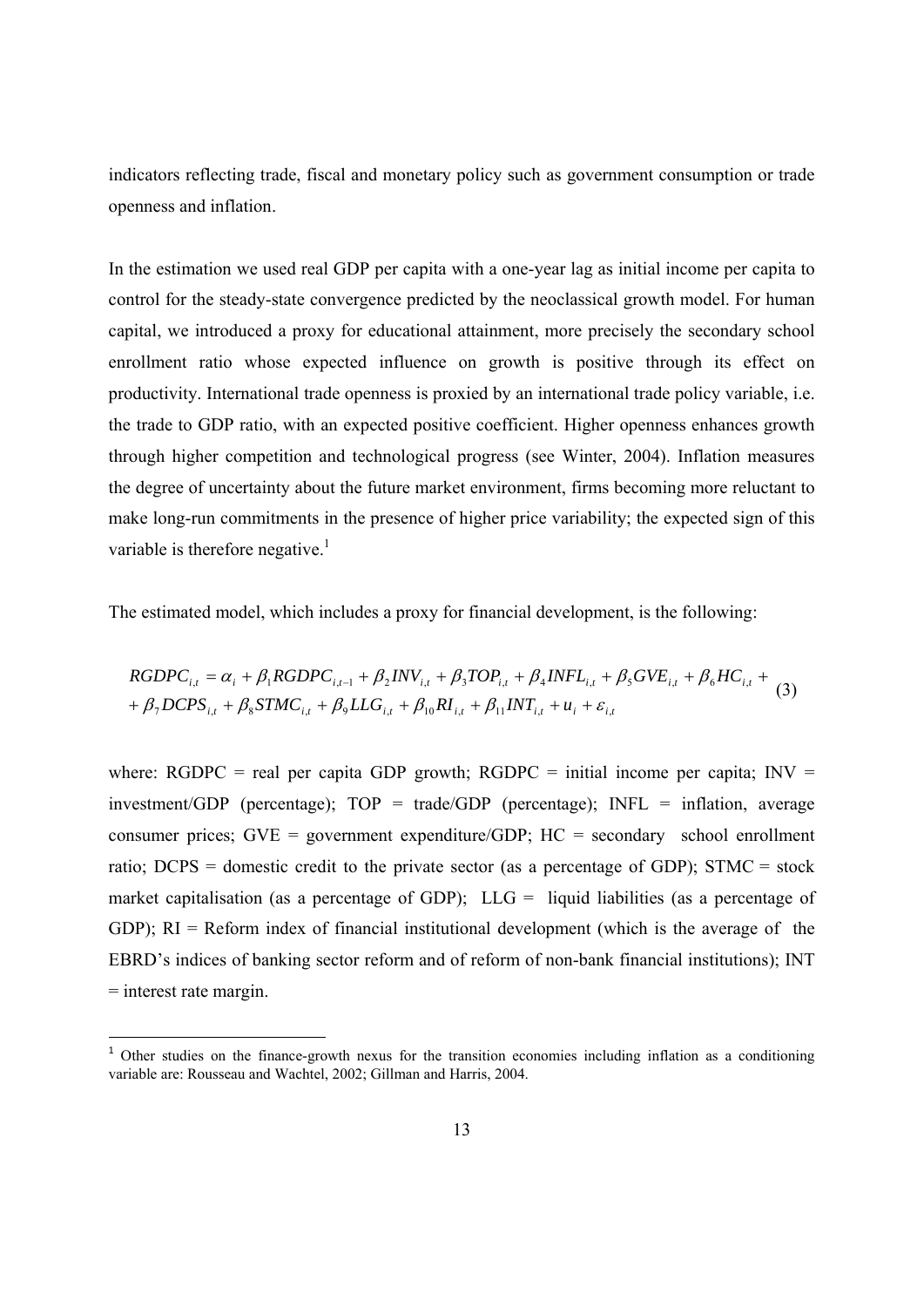#### **4.2 Data**

Our panel consists of data for ten transition countries from Central and Eastern Europe over the period 1994-2007. The data are annual and the countries included in the sample are: Bulgaria, Czech Republic, Estonia, Hungary, Latvia, Lithuania, Poland, Romania, Slovakia and Slovenia. We also carry out the analysis for three more homogeneous sub-groupings: (a) the Baltic countries (B-3): Estonia, Latvia and Lithuania; (b) the CEE-5: the Czech Republic, Hungary, Poland, Slovakia and Slovenia; (c) Southeastern Europe (SEE-2): Bulgaria and Romania. The data were obtained from the EBRD database and the International Monetary Fund (IFS). For more details on data sources and definitions, see the Appendix.

#### **4.3 Methodology**

The most common methods for investigating the finance-growth nexus are cross-country regressions and panel data techniques. Note that the estimates of  $β<sub>i</sub>$  (financial development indicators) can be biased for a variety of reasons, among them measurement error, reverse causation and omitted variable bias. Therefore, a suitable estimation method should be used in order to obtain unbiased, consistent and efficient estimates of this coefficient. To deal with these biases, we use dynamic panel regressions with lagged values of the explanatory endogenous variables as instruments. Such methods have several advantages over cross-sectional instrumental variable regressions. In particular, they control for endogeneity and measurement error not only of the financial development variables, but also of other explanatory variables. Note also that, in the case of cross-section regressions, the lagged dependent variable is correlated with the error term if it is not instrumented (see Beck, 2008).

The dynamic panel regression takes the following form:

$$
g_{i,t} = \alpha_i + \beta f_{i,t} + \gamma_1 C_{i,t}^1 + \gamma_2 C_{i,t}^2 + \delta y_{i,t-1} + \mu_i + \lambda_t + \varepsilon_{i,t}
$$
(4)

where  $C<sup>1</sup>$  represents a set of exogenous explanatory variables,  $C<sup>2</sup>$  a set of endogenous explanatory variables, and *λ* a vector of time dummies.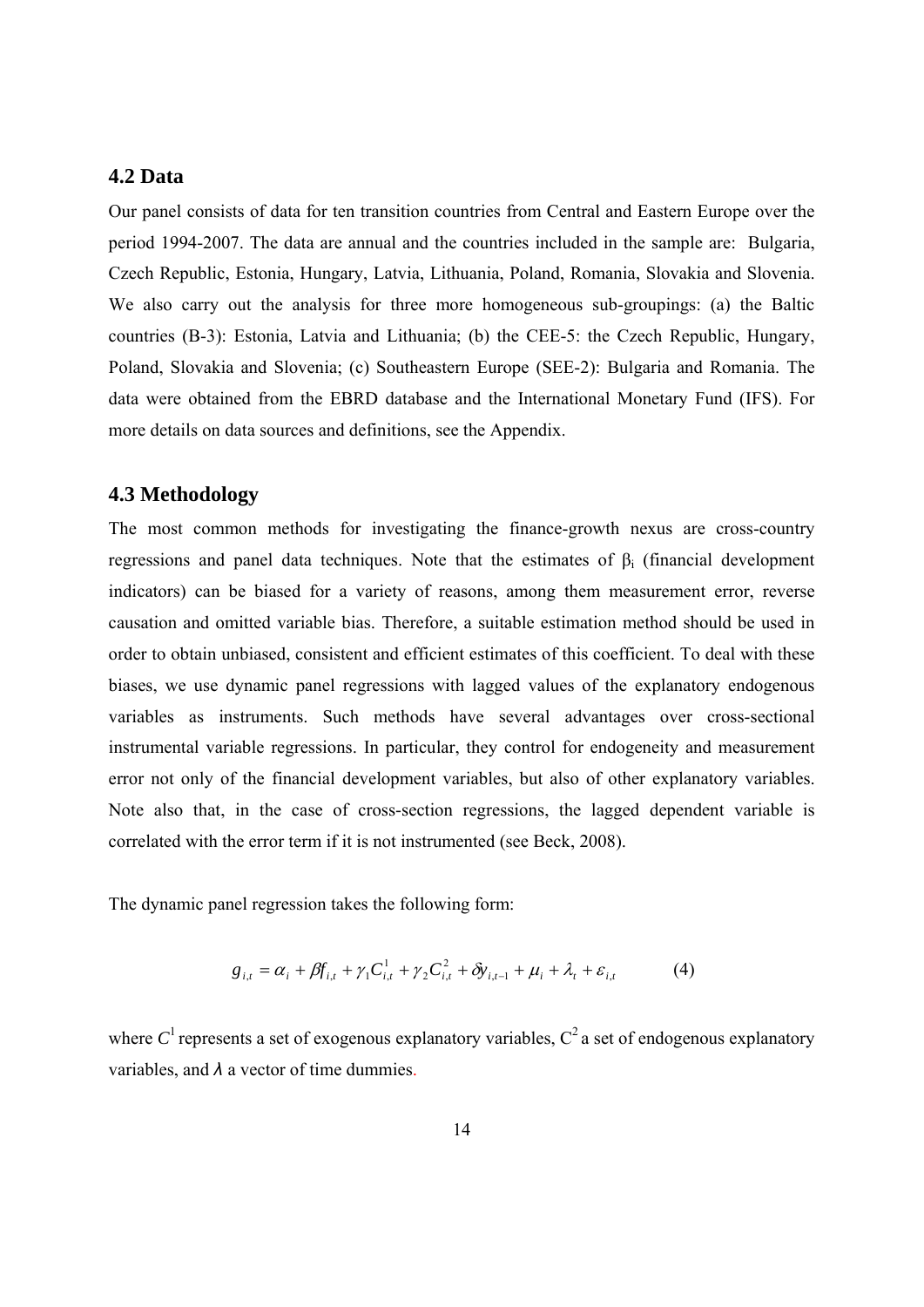In our analysis, we employ the system GMM estimator developed by Arellano and Bover (1995), which combines a regression in differences with one in levels. Blundell and Bond (1998) present Monte Carlo evidence that the inclusion of the level regression in the estimation reduces the potential bias in finite samples and the asymptotic inaccuracy associated with the difference estimator.

The consistency of the GMM estimator depends on the validity of the instruments used in the model as well as the assumption that the error term does not exhibit serial correlation. In our case, the instruments are chosen from the lagged endogenous and explanatory variables. In order to test the validity of the selected instruments, we perform the Sargan test of over-identifying restrictions proposed by Arellano and Bond (1991). In addition, we also check for the presence of any residual autocorrelation.

#### **4.4 The estimation results**

The dynamic panel regressions were run both for the ten transition economies as a whole and the three subgroupings mentioned before. The estimation results are presented in Tables 5 and 6.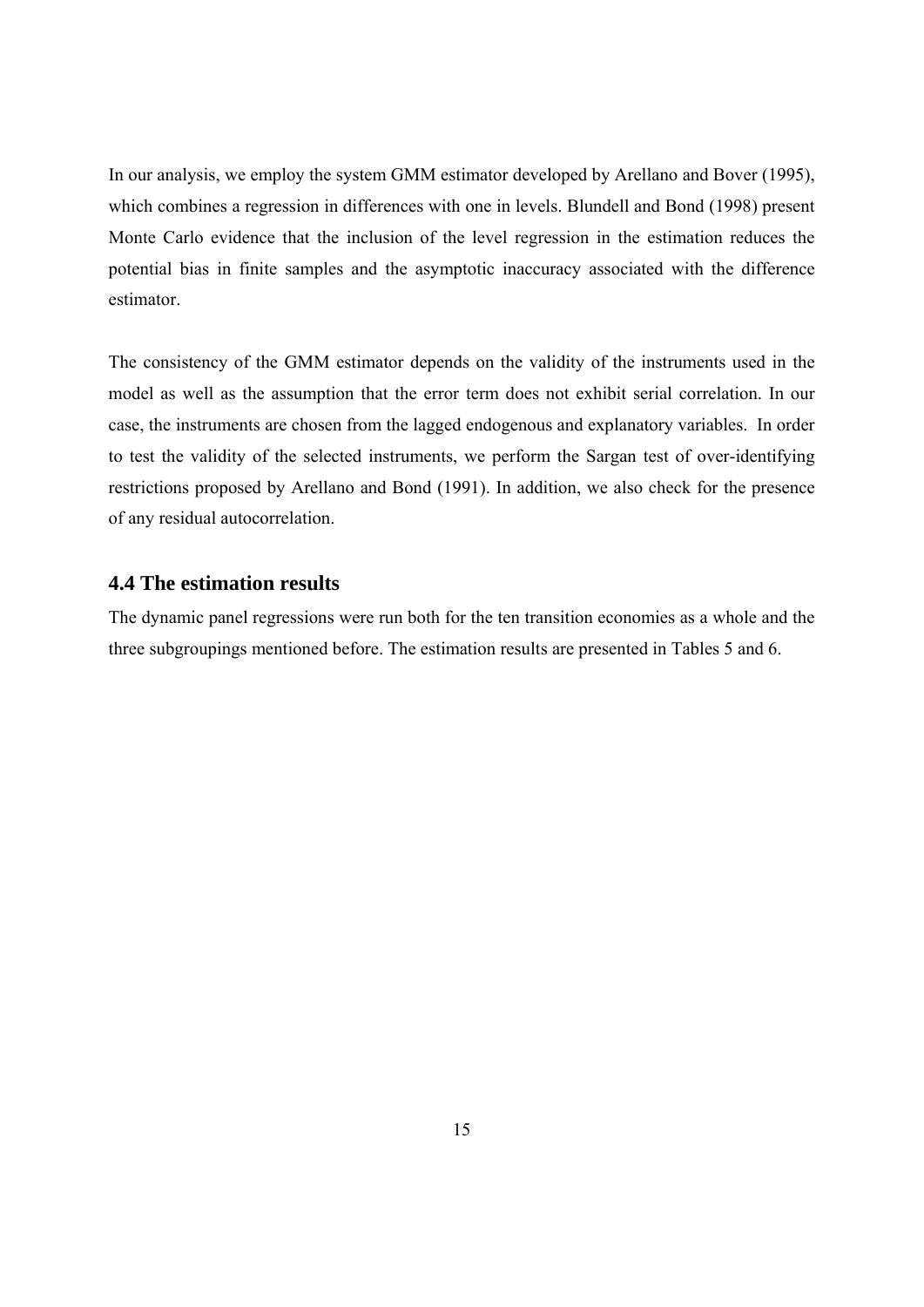|                                                                   | (1)<br>(2)         |              |  |  |  |  |  |
|-------------------------------------------------------------------|--------------------|--------------|--|--|--|--|--|
| <b>Variables</b>                                                  | <b>RGDPC</b>       | <b>RGDPC</b> |  |  |  |  |  |
| L.RGDPC                                                           | 0.229              | 0.201        |  |  |  |  |  |
|                                                                   | $\sqrt{(3.40)***}$ | $(4.62)$ *** |  |  |  |  |  |
| <b>INV</b>                                                        | 0.292              | 0.342        |  |  |  |  |  |
|                                                                   | $(4.50)$ ***       | $(5.50)$ *** |  |  |  |  |  |
| <b>TOP</b>                                                        | 0.015              | 0.011        |  |  |  |  |  |
|                                                                   | $(2.21)$ **        | $(2.33)**$   |  |  |  |  |  |
| <b>INFL</b>                                                       | $-0.008$           | $-0.006$     |  |  |  |  |  |
|                                                                   | $(3.59)$ ***       | $(4.01)$ *** |  |  |  |  |  |
| <b>GVE</b>                                                        | $-0.057$           | $-0.066$     |  |  |  |  |  |
|                                                                   | $(2.56)*$          | $(5.66)$ *** |  |  |  |  |  |
| HC                                                                | 0.018              | 0.020        |  |  |  |  |  |
|                                                                   | $(3.61)$ ***       | $(3.61)$ *** |  |  |  |  |  |
| <b>DCPS</b>                                                       |                    | 0.007        |  |  |  |  |  |
|                                                                   |                    | (0.23)       |  |  |  |  |  |
| <b>STMC</b>                                                       |                    | 0.004        |  |  |  |  |  |
|                                                                   |                    | $(2.95)$ *** |  |  |  |  |  |
| LLG                                                               |                    | 0.013        |  |  |  |  |  |
|                                                                   |                    | $(2.42)$ **  |  |  |  |  |  |
| R1                                                                |                    | 0.493        |  |  |  |  |  |
|                                                                   |                    | $(1.82)^*$   |  |  |  |  |  |
| <b>INT</b>                                                        |                    | $-0.027$     |  |  |  |  |  |
|                                                                   |                    | $(5.64)$ *** |  |  |  |  |  |
| Constant                                                          | 0.070              | $-0.059$     |  |  |  |  |  |
|                                                                   | $(2.84)$ ***       | (0.58)       |  |  |  |  |  |
| Observations                                                      | 140                | 140          |  |  |  |  |  |
| Arellano-Bond AR(2)                                               | $-0.17$            | 0.15         |  |  |  |  |  |
| Prob > z                                                          | (0.867)            | (0.878)      |  |  |  |  |  |
| Sargan test chi2                                                  | 27.45              | 30.94        |  |  |  |  |  |
| Prob > chi2                                                       | (0.237)            | (0.156)      |  |  |  |  |  |
| Absolute value of z statistics in parentheses                     |                    |              |  |  |  |  |  |
| * significant at 10%; ** significant at 5%; *** significant at 1% |                    |              |  |  |  |  |  |

**Table 5: The financial development and economic growth nexus: dynamic panel regression** 

The first regression represents a standard growth equation with the GDP per capita growth rate as an endogenous variable. The results suggest that capital accumulation, i.e. investment, is the most relevant determinant of the growth process. As expected, human capital and trade openness have a positive and significant impact on economic growth, the former through improved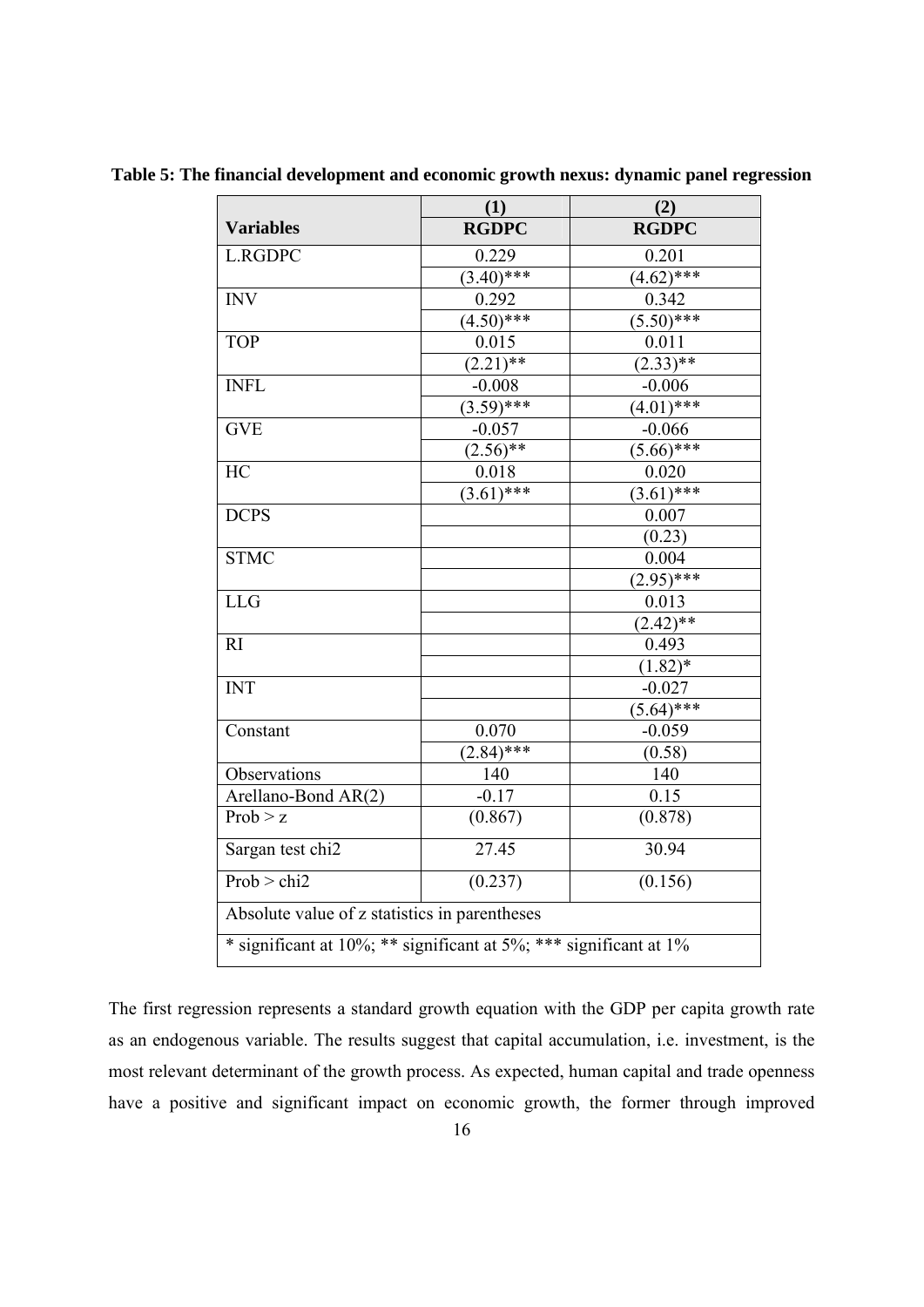productivity, and the latter (resulting from the signing of regional agreements) through higher competition and technological progress.

To analyse the link between financial sector development and economic growth we added to the standard growth regression (1) three financial indicators, i.e. the ratio to GDP of private credit, liquid liabilities and stock market capitalisation respectively. We find that credit to the private sector has a positive but insignificant effect on economic growth, possibly as a result of the numerous banking crises caused by the large proportion of non-performing loans (and thus unsustainable credit growth) at the beginning of the transition process in the countries of Central and Eastern Europe. However, credit granted to private companies is essential for financing investment projects, which in turn affect positively long-run growth.

Further, the stock market capitalisation to GDP ratio has a positive but minor effect on economic growth. Despite an upward trend for this indicator in the CEE countries during the period being investigated, their stock markets still have a small size, and it is therefore very important to attract foreign investors. The ratio of liquid liabilities as a proportion of real GDP has a positive and significant coefficient, consistently with the idea that money supply helps growth by facilitating economic activity.

As the size of the financial sector by itself might not be sufficient to estimate the role of financial development in the growth process, we added to the model two indicators of financial efficiency: the interest margin rates between the lending and deposit as a measure of efficiency in the banking sector, and the EBRD index of institutional development which measures the progress in reforming the financial sector. The former variable measures transaction costs within the sector but may also reflect an improvement in the quality of borrowers in the economy. If the margin declines due to a decrease in transaction costs, the share of saving going to investment increases and economic growth accelerates. Both these variables appear to be highly significant (see column (3) of Table 5). The margin between lending and deposit interest rates is negatively correlated with economic growth, consistently with theory (see Harrison et al., 1999). This means that a shrinking interest margin rate can increase economic growth. In all transition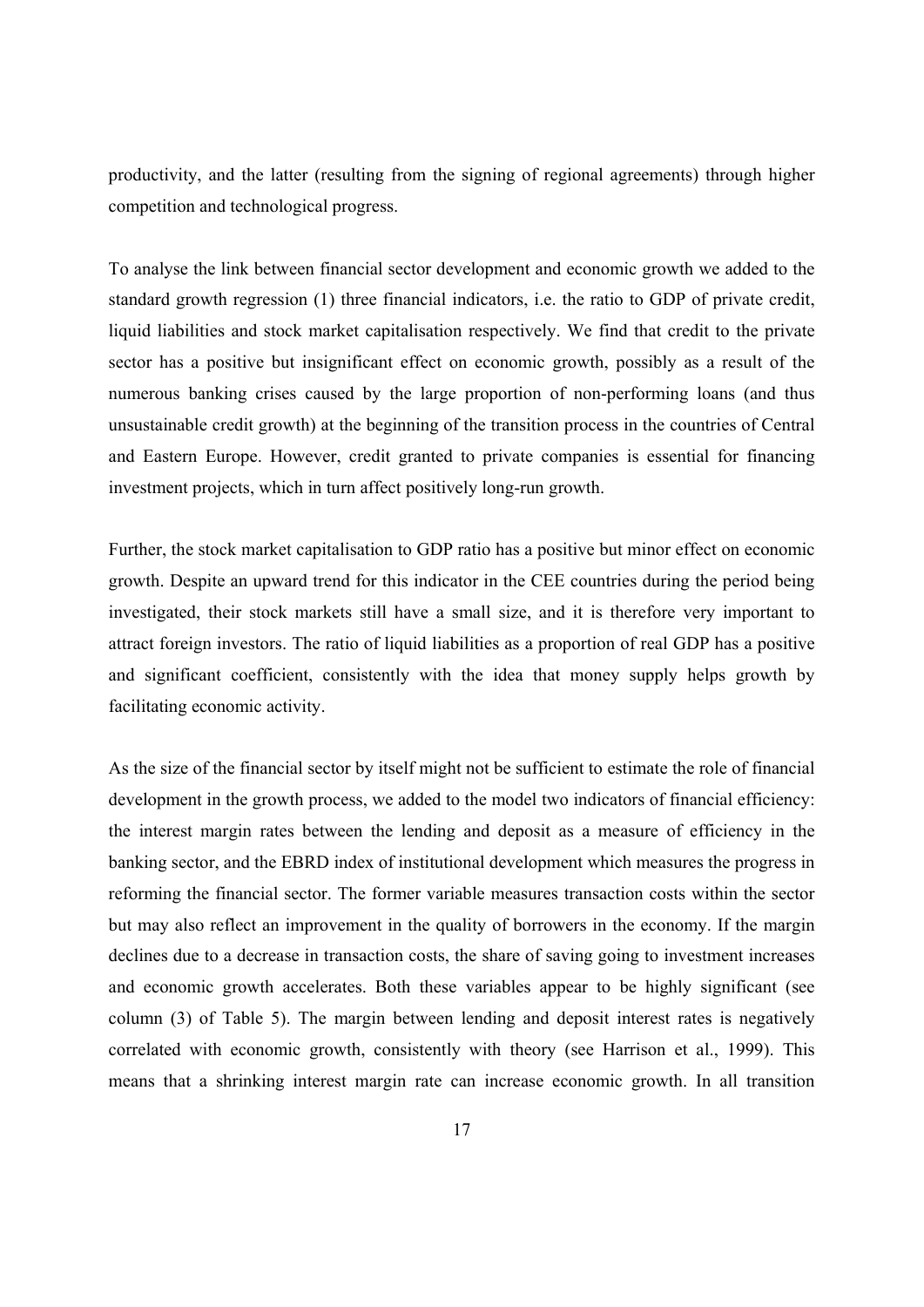countries from Central and Eastern Europe efficiency increased over time but reached different levels (see Table A3 appendix), depending on the privatisation methods and the influence of more efficient foreign banks (Bonin et al., 2005). The other financial efficiency indicator, i.e. the EBRD index, has a positive effect, implying that reforms in the banking and financial sector such as market regulation and monitoring, increase economic growth.

The results for the three subgroups are reported in Table 6. The private credit to GDP ratio is found to have a positive but insignificant effect in all three groups. As for stock market capitalisation, this has a positive, small effect in the case of the CEE-5 countries, and a still positive but insignificant one in the SEE-2 and B-3 countries. In the former group the stock market expanded more rapidly due to early privatisation and the entry of foreign investors, but it is still relatively underdeveloped.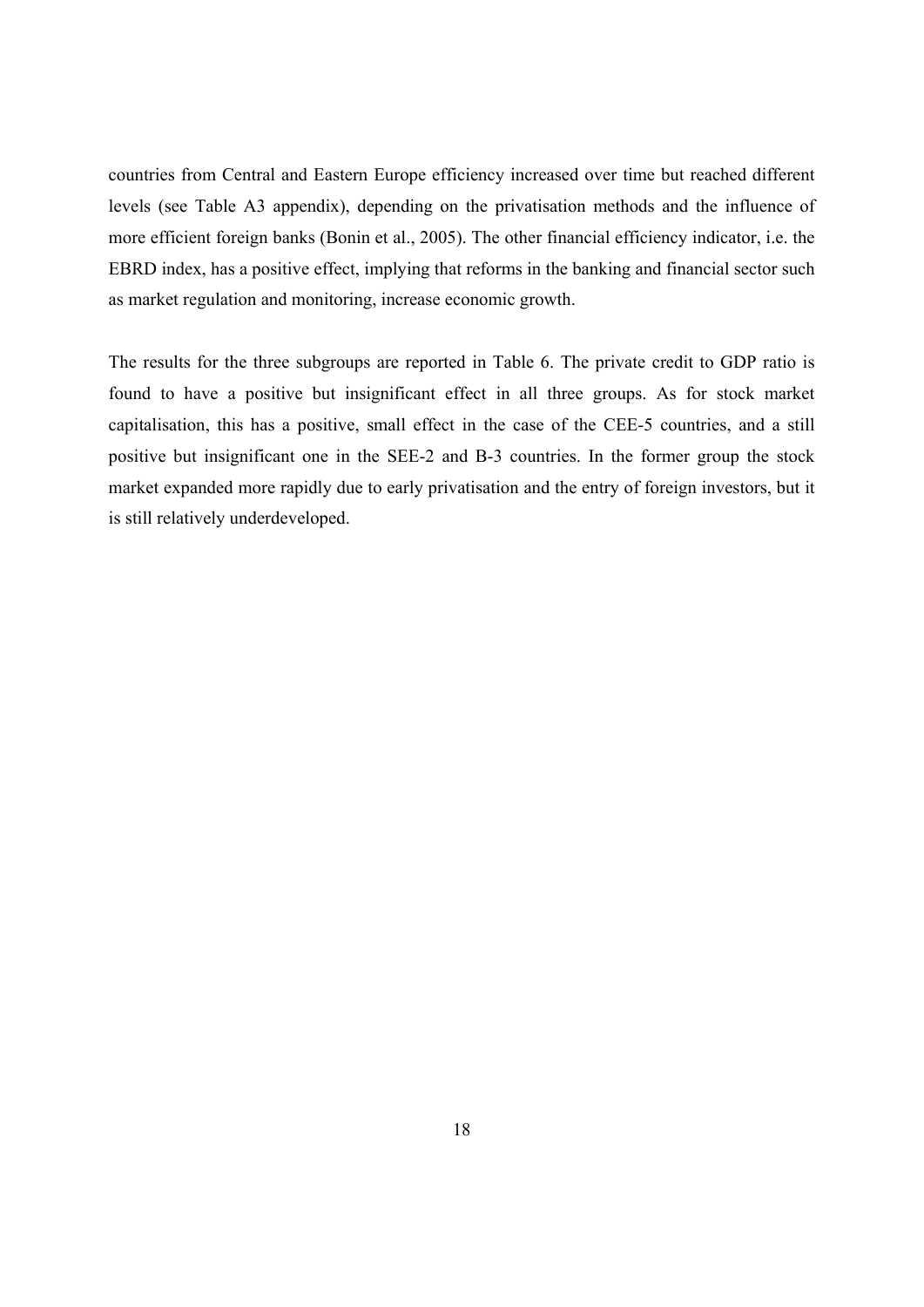**Table 6: The financial sector and economic growth nexus in the tree subgroups:** 

| Subgroup                                                          | <b>CEE-5</b> | $B-3$        | SEE-2        |
|-------------------------------------------------------------------|--------------|--------------|--------------|
|                                                                   | (1)          | (2)          | (3)          |
| <b>Variables</b>                                                  | <b>RGDPC</b> | <b>RGDPC</b> | <b>RGDPC</b> |
| L1.RGDPC                                                          | 0.236        | 0.045        | $-0.083$     |
|                                                                   | $(2.69)$ *** | (0.33)       | (0.65)       |
| <b>INV</b>                                                        | 0.181        | 0.032        | 0.089        |
|                                                                   | $(5.85)$ *** | $(1.70)*$    | $(6.99)$ *** |
| <b>TOP</b>                                                        | 0.025        | 0.221        | 0.023        |
|                                                                   | $(3.31)$ *** | $(3.96)$ *** | (0.47)       |
| <b>INFL</b>                                                       | $-0.004$     | $-0.003$     | $-0.016$     |
|                                                                   | $(1.84)$ *   | $(1.67)^*$   | $(2.70)$ *** |
| <b>GVE</b>                                                        | $-0.023$     | $-0.034$     | $-0.237$     |
|                                                                   | $(1.86)$ *   | (0.68)       | $(3.30)$ *** |
| HC                                                                | 0.022        | 0.142        | 0.078        |
|                                                                   | $(2.42)$ **  | $(2.97)$ *** | $(1.74)$ *   |
| <b>DCPS</b>                                                       | 0.042        | 0.014        | 0.058        |
|                                                                   | (1.70)       | (0.79)       | (1.05)       |
| <b>STMC</b>                                                       | 0.010        | 0.015        | 0.002        |
|                                                                   | $(2.61)*$    | (0.68)       | (1.31)       |
| <b>LLG</b>                                                        | 0.008        | 0.006        | 0.002        |
|                                                                   | $(2.10)**$   | $(2.44)$ **  | $(1.81)^*$   |
| RI                                                                | 1.046        | 0.634        | 0.311        |
|                                                                   | $(4.74)$ *** | $(2.62)$ **  | $(2.17)$ **  |
| <b>INT</b>                                                        | $-0.031$     | $-0.011$     | $-0.067$     |
|                                                                   | $(2.85)$ **  | $(2.33)$ **  | $(4.89)$ *** |
| Constant                                                          | 0.098        | $-0.252$     | 0.267        |
|                                                                   | $(2.31)$ **  | (1.20)       | (1.50)       |
| Observations                                                      | 70           | 42           | 28           |
| Arellano-Bond AR(2)                                               | $-0.57$      | 0.15         | $-1.30$      |
| Prob > z                                                          | (0.570)      | (0.878)      | (0.193)      |
| Sargan test chi2                                                  | 10.45        | 30.94        | 7.65         |
| Prob > chi2                                                       | (0.235)      | (0.156)      | (0.364)      |
| Absolute value of z statistics in parentheses                     |              |              |              |
| * significant at 10%; ** significant at 5%; *** significant at 1% |              |              |              |

**dynamic panel regression**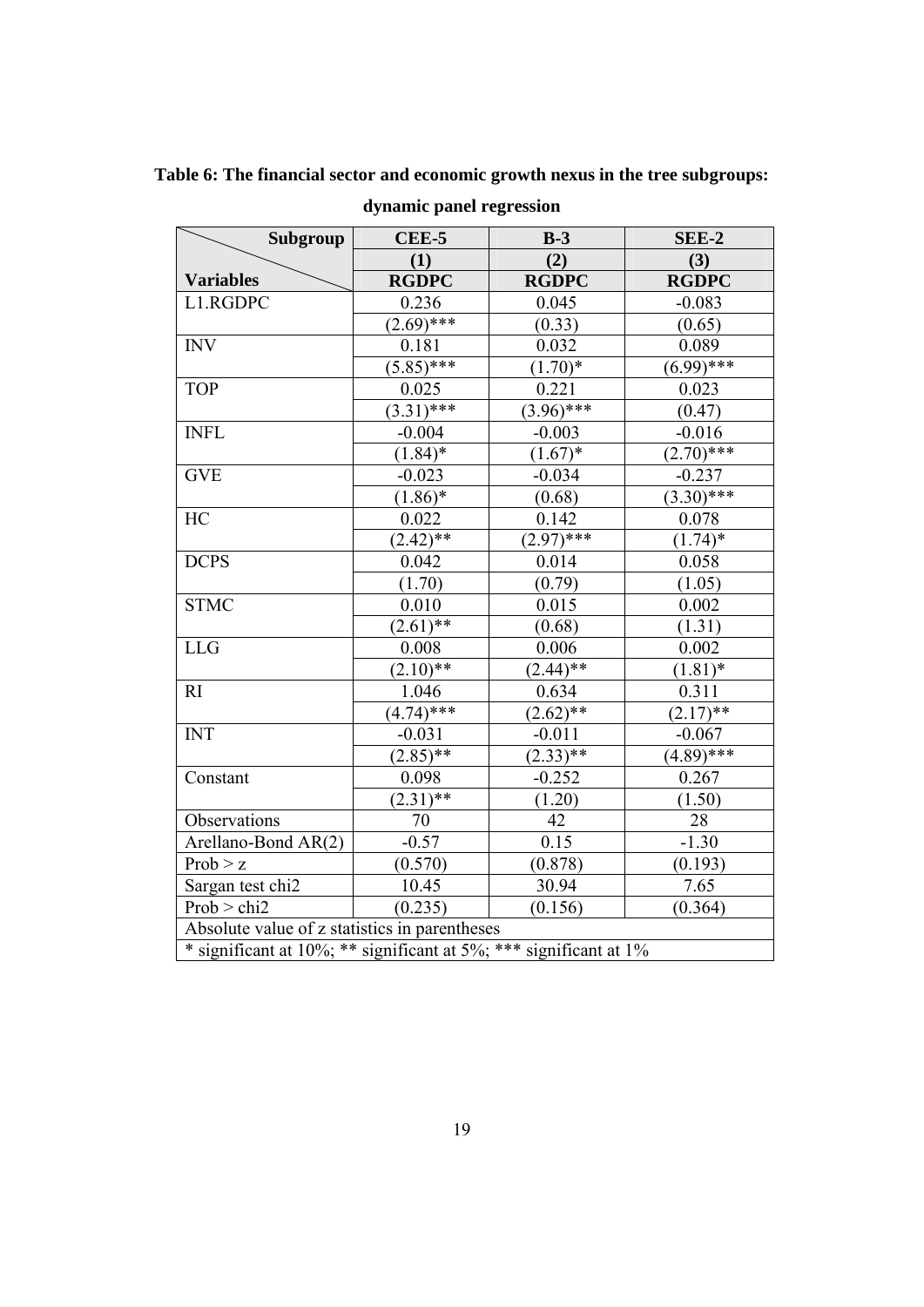The index of financial institutional development also has a positive effect in all three groups, especially so in the CEE-5, followed by the B-3 and the SEE-2, reforms of the financial system being more advanced in the two former groups. Monetisation is also significantly and positively correlated with real per capita GDP growth in all three cases. In most high-income countries with developed banking sectors, the ratio of broad money to GDP is at least 60 percent (Bonin and Wachtel, 2003). In the transition countries, the highest monetisation ratio in 2007 is found in Slovenia (75.4), and the lowest in Romania (36.6). The degree of monetisation can be seen as an indicator of macroeconomic stability, which represents an incentive for foreign investors.

The efficiency of the banking sector has an important role in economic growth. This indicator is negatively correlated with economic growth in all cases. Achieving higher efficiency remains a challenge for these three groups of countries. The CEE-5 have recorded an increase of this indicator due to the early privatisation of the banking sector and the entry of foreign banks. The SEE-2 countries instead have started privatisation later and seen high interest rate margins during the transition period (for example, 20.8 in Romania in 2000 in comparison with 7.2 in Poland and 2.1 in Hungary). Overall, underdevelopment of the stock and credit markets, and therefore lack of financial depth, remains one of the main features of these countries compared with the other EU countries.

#### **5. Conclusions**

In this paper we have reviewed the main features of the banking and financial sector in ten new EU members, and then investigated the relationship between financial development and economic growth in these economies by estimating a dynamic panel data model over the period 1994-2007. To summarise, financial depth is fond to be lacking in all ten countries, and therefore the contribution of the relatively underdeveloped credit and stock markets to growth has been rather limited, with only a minor positive effect of some indicators of financial development. This might be a consequence of the large stock of non-performing loans and the banking crises experienced by these economies at the beginning of the transition period. In general, the CEE-5 have more developed financial sectors than the B-3 and SEE-2 countries. By contrast, the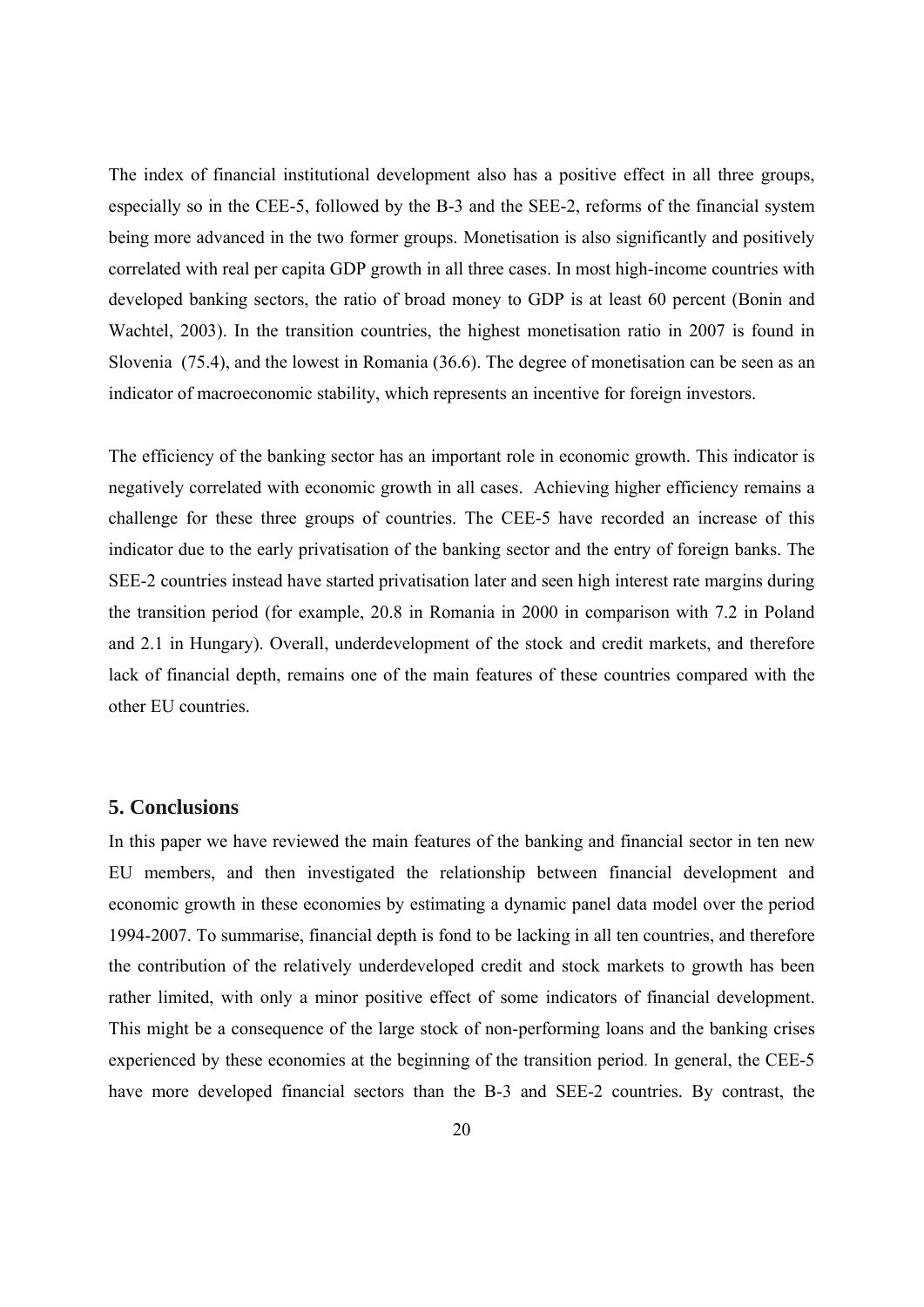implementation of reforms, the entry of foreign banks and the privatisation of state-owned banks have reduced transaction costs and increased credit availability. This has improved the efficiency of the banking sector, which has played an important role as an engine of growth. Better regulation and supervision was partly motivated by the European integration process and the need to adopt EU standards. Thus, many of the banking sector weaknesses traditionally characterising emerging markets have gradually been eliminated. Given the prospect of EU accession, foreign banks, mainly from the euro area, seized the opportunity and established subsidiaries in all CEE countries, seeing them as an extension of the common European market and becoming dominant players in their banking sectors.

However, the massive presence of foreign banks has also increased contagion risks, and the consolidation process (with the majority of banks being foreign–owned) could limit competition. Thus, a financial crisis produced in the mature markets of the euro area could also reach the CEE countries. A strategy of financial development based on foreign entry from the anchor currency area is no guarantee for a smooth process of finance and growth, an example being the current crisis which started in the mature economies in the summer of 2007 and caused a sudden stop of capital flows to Southeastern Europe (Winkler, 2009).

Overall, the underdevelopment of stock and credit markets, with the consequent lack of financial depth, remains one of the main features of these economies. However, elements of marketoriented intermediation are now the rule rather than the exception throughout them and appropriate policies can reduce financial sector instability that could impair growth. The adoption of the euro could have a further positive impact on financial development and economic growth in these countries, but this issue is beyond the scope of the present paper.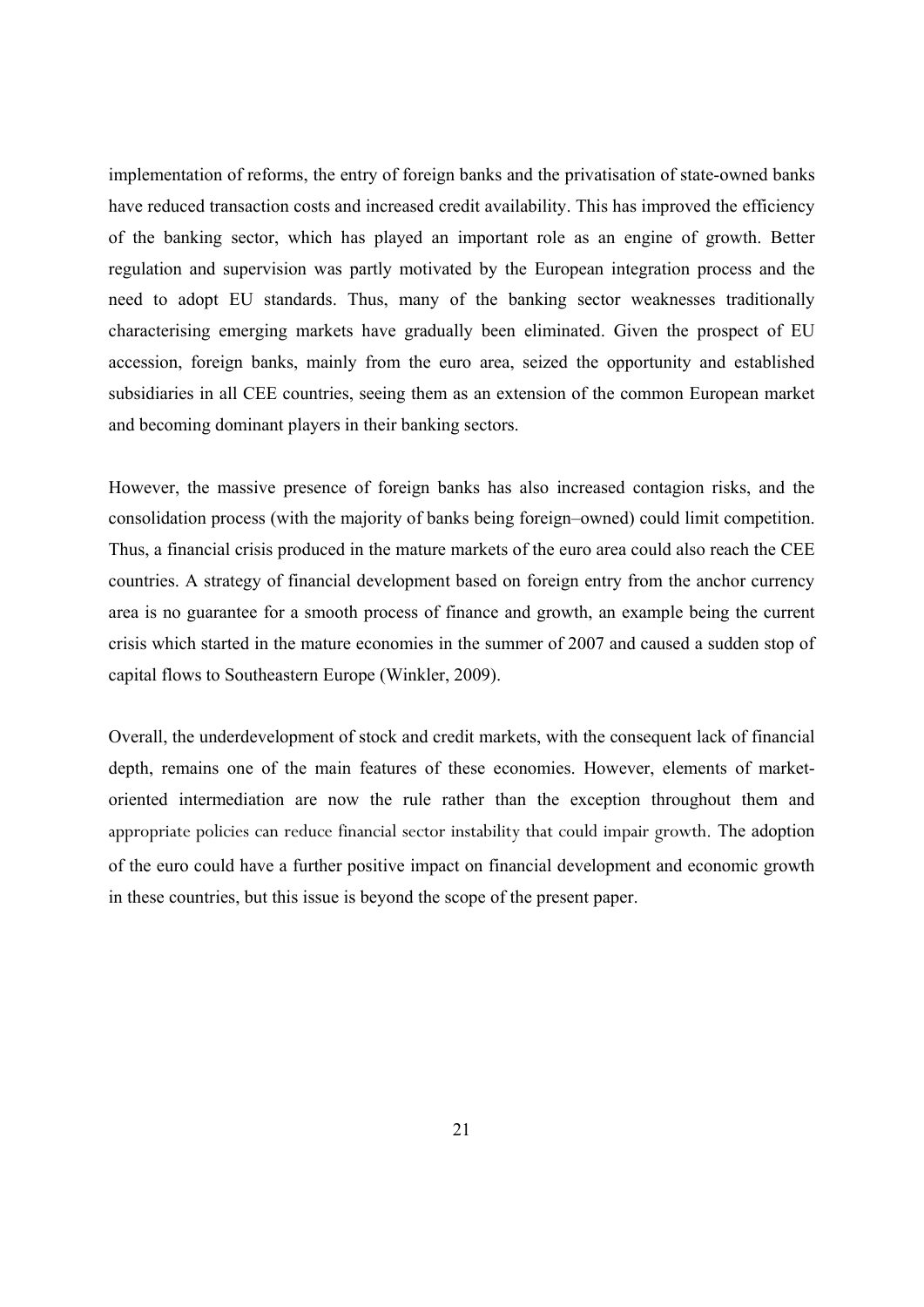#### **References**

Arellano M., Bond S. (1991), "Some Tests of Specification for Panel Data: Monte Carlo Evidence and an Application to Employment Equations", *Review of Economic Studies*, 58(2), 277-297.

Arellano M., Bover O. (1995), "Another Look at the instrumental variable estimation of errorcomponents models", *Journal of Econometrics*, 68(1), 29-51.

Beck T., Demirgüç-Kunt A., Levine R. (2000), "A New Database on the Structure and Development of the Financial Sector", *World Bank Economic Review* 14 (3), 597-605.

Beck T. (2008), "The Econometrics of Finance and Growth", *Policy Research Working Paper Series* 4608, The World Bank.

Berglöf E., Bolton P. (2002), "The Great Divide and Beyond: Financial Architecture in Transition", *The Journal of Economic Perspectives*, 16 (1), 77-100.

Blundell R., Bond S. (1998), "Initial Conditions and Moment Restrictions in Dynamic Panel Data Models", *Journal of Econometrics*, 87(1), 115-143.

Bonin J., Wachtel P. (2003), "Financial Sector Development in Transition Economies: Lessons from the First Decade", *Financial Markets, Institutions and Instruments* 12 (1), 1- 66.

Bonin J., Hasan I., Wachtel P. (2005), "Privatisation Matters: Bank Performance in Transition Countries", *Journal of Banking and Finance* 29, 2153-78.

Cottarelli C., Dell'Ariccia G., Vladkova-Hollar I. (2005), **"**Early Birds, Late Risers and Sleeping Beauties: Bank Credit Growth to the Private Sector in Central and Eastern Europe and in the Balkans", *Journal of Banking and Finance,* 29(1), 83–104.

De Haas R.T.A (2001), "Financial development and economic growth in transition economies A survey of the theoretical and empirical literature" *Research Series Supervision* 35, Netherlands Central Bank.

Drine, I. and Rault, C. (2006), "Testing for inflation convergence between the Euro Zone and its CEE partners", *Applied Economics Letters*, 13 (4), 235-240.

Fink G., Haiss P., and Vuksic G. (2009), "Contribution of Financial Market Segments at Different Stages of Development: Transition, Cohesion and Mature Economies Compared" *Journal of Financial Stability* 5 (4), 431-455.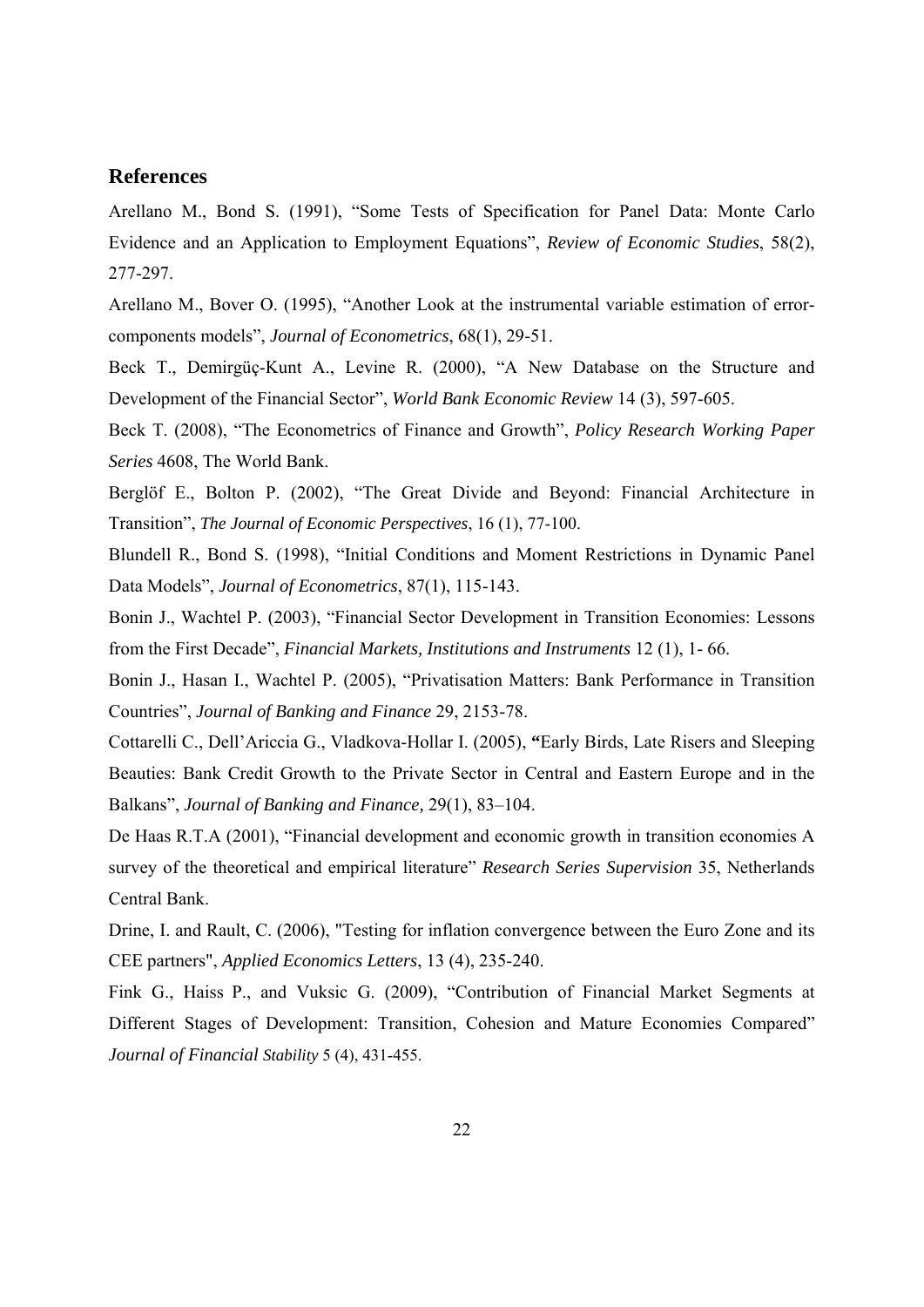Gillman M., Harris M.N. (2004), "Inflation, Financial Development and Growth in Transition Countries", *Monash Econometrics and Business Statistics Working Papers* 23.

Goldsmith R.W. (1969), "Financial Structure and Development", New Haven, CT, Yale University Press.

Harrison P., Sussman O., Zeira J. (1999), "Finance and growth: Theory and new evidence", *Finance and Economics Discussion Series* 35, The Federal Reserve Board.

Hermes N., Lensink R. (2000), "Financial system development in transition economies" *Journal of Banking and Finance,* 24 (4), 507-524.

Kenourgios D., Samitas A. (2007)." Financial Development and Economic Growth in a Transition Economy: Evidence for Poland" *Journal of Financial Decision Making*, 3, (1), 35-48.

King R.G., Levine R. (1993a), "Finance, Entrepreneurship, and Growth: Theory and evidence", *Journal of Monetary Economics*, 32(3), 513-42.

King R.G., Levine R (1993b), "Finance and Growth: Schumpeter might be right", *Quarterly Journal of Economics*, 108 (3), 717-37.

L'Horty, Y. and C. Rault (2004), "Inflation, Minimum Wage and Other Wages: An Econometric Study of French Macroeconomic Data", *Applied Economics* 36 (4), 277-290.

L'Horty Y. and C. Rault (2003), "Why Is French Equilibrium Unemployment So High? An Estimation of the WS-PS Model", *Journal of Applied Economics* 6 (1).

Levine R. (1997), "Financial development and economic growth: Views and agenda", *Journal of Economic Literature,* 35(2), 688-726.

Levine R., Zervos S. (1996), "Stock Market Development and Long-Run Growth*", World Bank Economic Review,* 10(2), 323-339.

Levine R., Loayza N., Beck T. (2000), "Financial intermediation and growth: Causality and causes", *Journal of Monetary Economics,* 46(1), 31-77.

Levine R. (2005), "Finance and Growth: Theory and Evidence," *Handbook of Economic Growth,* in: Aghion P. and S. Durlauf (ed.), vol 1, 865-934.

Lucas R.E. (1988),"On the mechanics of economic development", *Journal of Monetary Economics*, 22(1), 3-42.

Robinson J. (1952), "The generalization of the general theory", in The Rate of Interest and Other Essays, London: Macmillan, 69-142.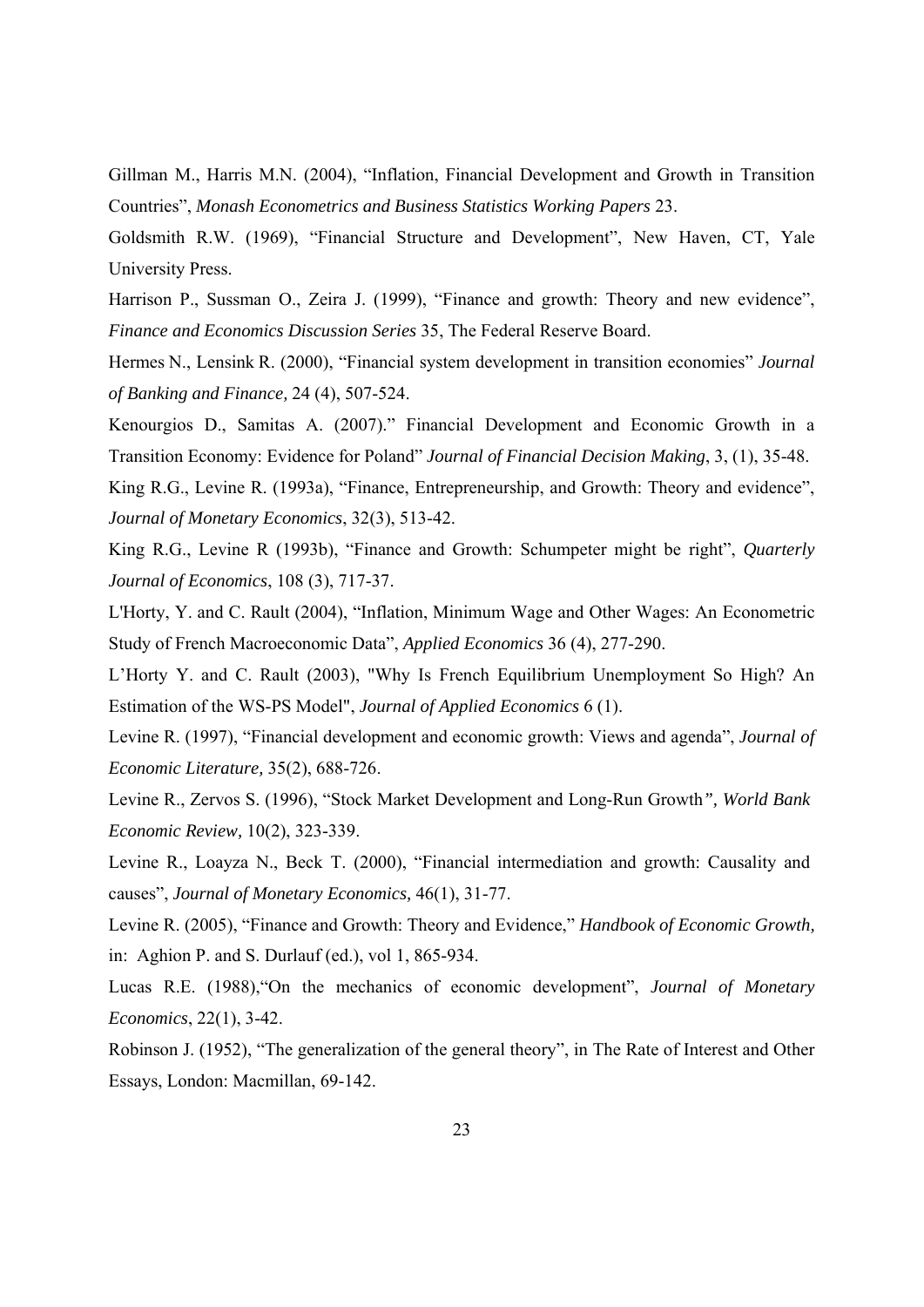Rousseau P.L., Wachtel P. (2002), "Inflation thresholds and the finance-growth nexus", *Journal of International Money and Finance*, 21(6), 777-793.

Schumpeter J.A. (1934), "The Theory of Economic Development*"*, Cambridge, MA, Harvard University Press.

Wachtel P. (2001), "Growth and Finance: What do we know and how do we know it?", *International Finance*, 4(3), 335-362.

Winter L.A. (2004), "Trade Liberalization and Economic Performance: An Overview," *The Economic Journal*, 114, 4-21

Winkler. A., (2009), "Southeastern Europe: Financial Deepening, Foreign Banks and Sudden Stops in Capital Flows" *Focus on European Economic Integration* 1, 84-97.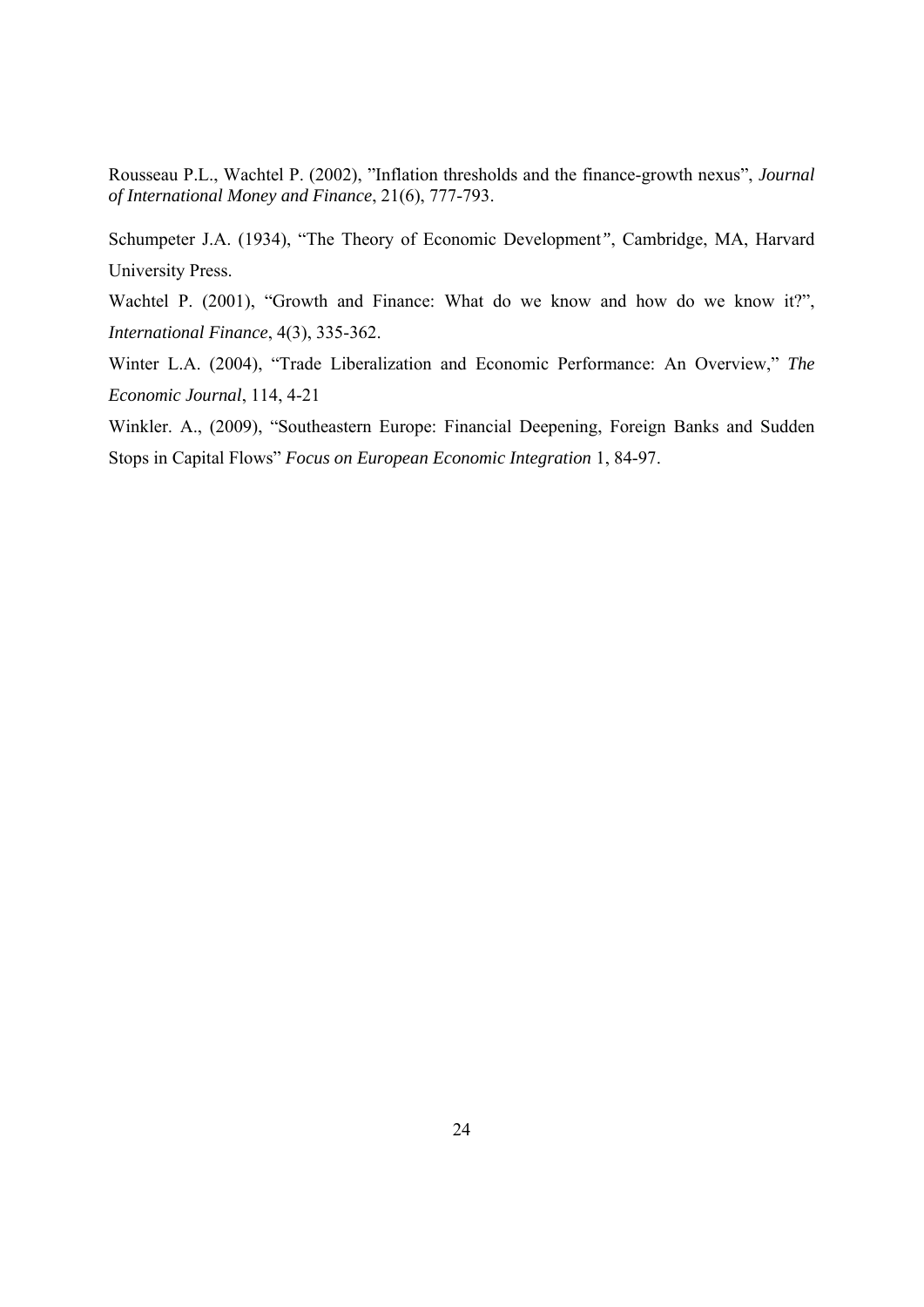## **APPENDIX A**

|               | <b>VARIABLE</b> (series)                               | <b>Source</b>          |
|---------------|--------------------------------------------------------|------------------------|
| <b>CODE</b>   | <b>NOM</b>                                             |                        |
| <b>DCPS</b>   | Domestic credit to private sector (in per cent of GDP) | <b>EBRD</b> database   |
| <b>GVE</b>    | General government expenditure to GDP                  | <b>EBRD</b> database   |
| HC            | Secondary school enrollment ratio                      | <b>UNESCO</b> database |
| <b>INFL</b>   | Inflation, average consumer prices                     | <b>IMF</b> database    |
| <b>INV</b>    | Investment/GDP (in per cent)                           | <b>EBRD</b> database   |
| <b>INT</b>    | Interest margin rates between lending and deposit (in  | Authors' calculation   |
|               | per cent)                                              | using EBRD database    |
| <b>LLG</b>    | Liquid Liabilities (in per cent of GDP)                | <b>EBRD</b> database   |
| <b>RGDPC</b>  | Real GDP per capita growth                             | Authors' calculation   |
|               |                                                        | using EBRD database    |
| <sub>RI</sub> | Reform index of financial institutional development    | Authors' calculation   |
|               |                                                        | using EBRD database    |
| <b>STMC</b>   | Stock market capitalisation (in per cent of GDP)       | <b>EBRD</b> database   |
| <b>TOP</b>    | Trade openness to GDP                                  | <b>EBRD</b> database   |

### **Table A1: List of variables**